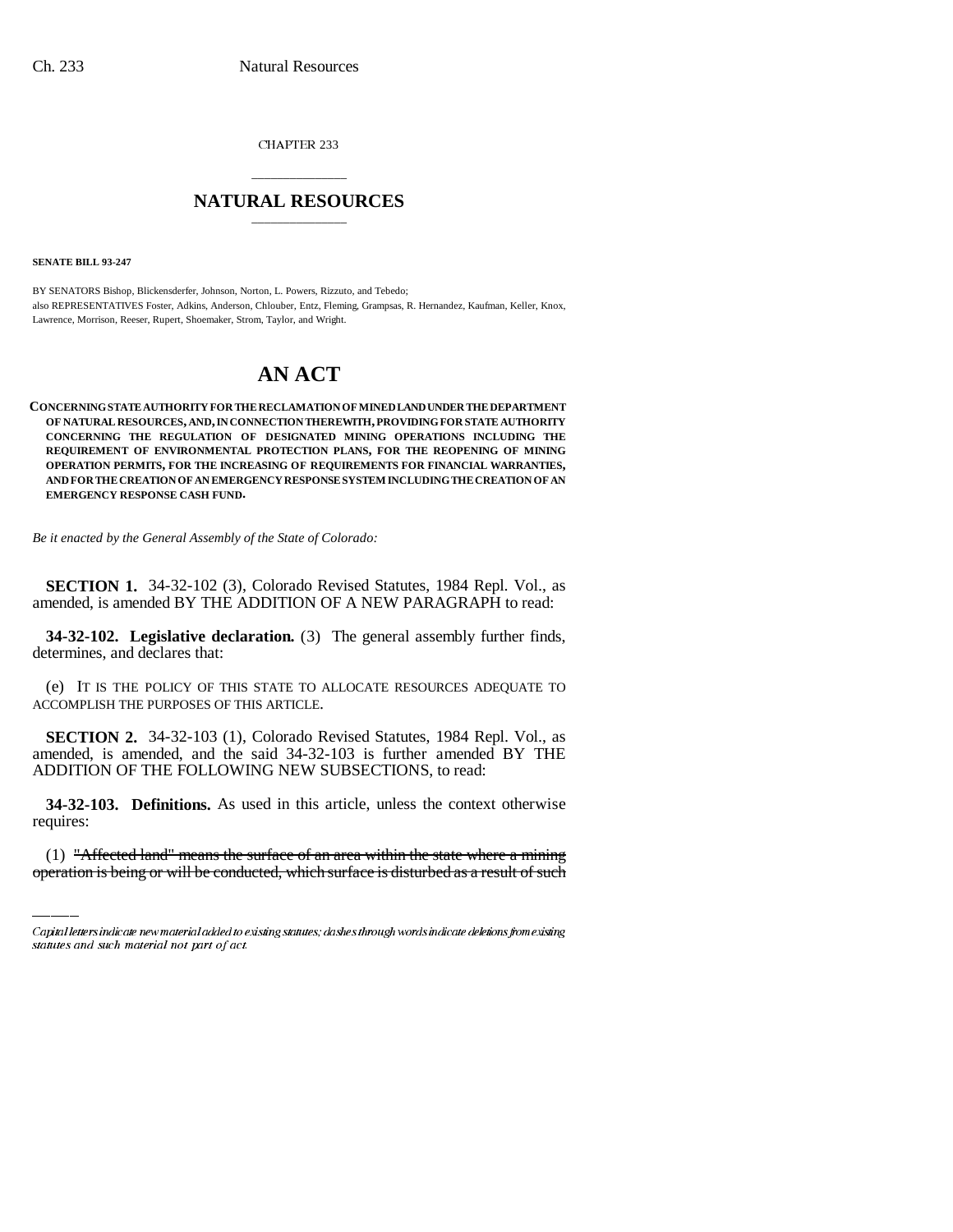Natural Resources Ch. 233

operation. Affected lands shall include, but shall not be limited to, private ways, roads, except those roads excluded pursuant to this subsection (1), and railroad lines appurtenant to any such area; land excavations; prospecting sites; drill sites or workings; refuse banks or spoil piles; evaporation or settling ponds; leaching dumps; placer areas; tailings ponds or dumps; work, parking, storage, or waste discharge areas; and areas in which structures, facilities, equipment, machines, tools, or other materials or property which result from or are used in such operations are situated. All lands shall be excluded that would be otherwise included as land affected but which have been reclaimed in accordance with an approved plan or otherwise, as may be approved by the board. Affected land shall not include off-site roads which existed prior to the date on which notice was given or permit application was made to the office and which were constructed for purposes unrelated to the proposed mining operation and which will not be substantially upgraded to support the mining operation. "ACID OR TOXIC PRODUCING MATERIALS" MEANS NATURAL OR REWORKED EARTH MATERIALS HAVING ACID OR TOXIC CHEMICAL AND PHYSICAL CHARACTERISTICS.

(1.5) "AFFECTED LAND" MEANS THE SURFACE OF AN AREA WITHIN THE STATE WHERE A MINING OPERATION IS BEING OR WILL BE CONDUCTED, WHICH SURFACE IS DISTURBED AS A RESULT OF SUCH OPERATION. AFFECTED LANDS INCLUDE BUT SHALL NOT BE LIMITED TO PRIVATE WAYS, ROADS, EXCEPT THOSE ROADS EXCLUDED PURSUANT TO THIS SUBSECTION (1.5), AND RAILROAD LINES APPURTENANT TO ANY SUCH AREA; LAND EXCAVATIONS; PROSPECTING SITES; DRILL SITES OR WORKINGS; REFUSE BANKS OR SPOIL PILES; EVAPORATION OR SETTLING PONDS; LEACHING DUMPS; PLACER AREAS; TAILINGS PONDS OR DUMPS; WORK, PARKING, STORAGE, OR WASTE DISCHARGE AREAS; AND AREAS IN WHICH STRUCTURES, FACILITIES, EQUIPMENT, MACHINES, TOOLS, OR OTHER MATERIALS OR PROPERTY WHICH RESULT FROM OR ARE USED IN SUCH OPERATIONS ARE SITUATED. ALL LANDS SHALL BE EXCLUDED THAT WOULD BE OTHERWISE INCLUDED AS LAND AFFECTED BUT WHICH HAVE BEEN RECLAIMED IN ACCORDANCE WITH AN APPROVED PLAN OR OTHERWISE, AS MAY BE APPROVED BY THE BOARD. AFFECTED LAND SHALL NOT INCLUDE OFF-SITE ROADS WHICH EXISTED PRIOR TO THE DATE ON WHICH NOTICE WAS GIVEN OR PERMIT APPLICATION WAS MADE TO THE OFFICE AND WHICH WERE CONSTRUCTED FOR PURPOSES UNRELATED TO THE PROPOSED MINING OPERATION AND WHICH WILL NOT BE SUBSTANTIALLY UPGRADED TO SUPPORT THE MINING OPERATION.

(3.5) (a) "DESIGNATED MINING OPERATION" MEANS A MINING OPERATION AT WHICH:

(I) TOXIC OR ACIDIC CHEMICALS USED IN EXTRACTIVE METALLURGICAL PROCESSING ARE PRESENT ON-SITE; OR

(II) ACID- OR TOXIC-FORMING MATERIALS WILL BE EXPOSED OR DISTURBED AS A RESULT OF MINING OPERATIONS.

(b) THE VARIOUS TYPES OF DESIGNATED MINING OPERATIONS ARE IDENTIFIED IN SECTION 34-32-112.5. SUCH MINING OPERATIONS EXCLUDE OPERATIONS WHICH DO NOT USE TOXIC OR ACIDIC CHEMICALS IN PROCESSING FOR PURPOSES OF EXTRACTIVE METALLURGY AND WHICH WILL NOT CAUSE ACID MINE DRAINAGE.

(4.9) "ENVIRONMENTAL PROTECTION PLAN" MEANS A PLAN SUBMITTED BY A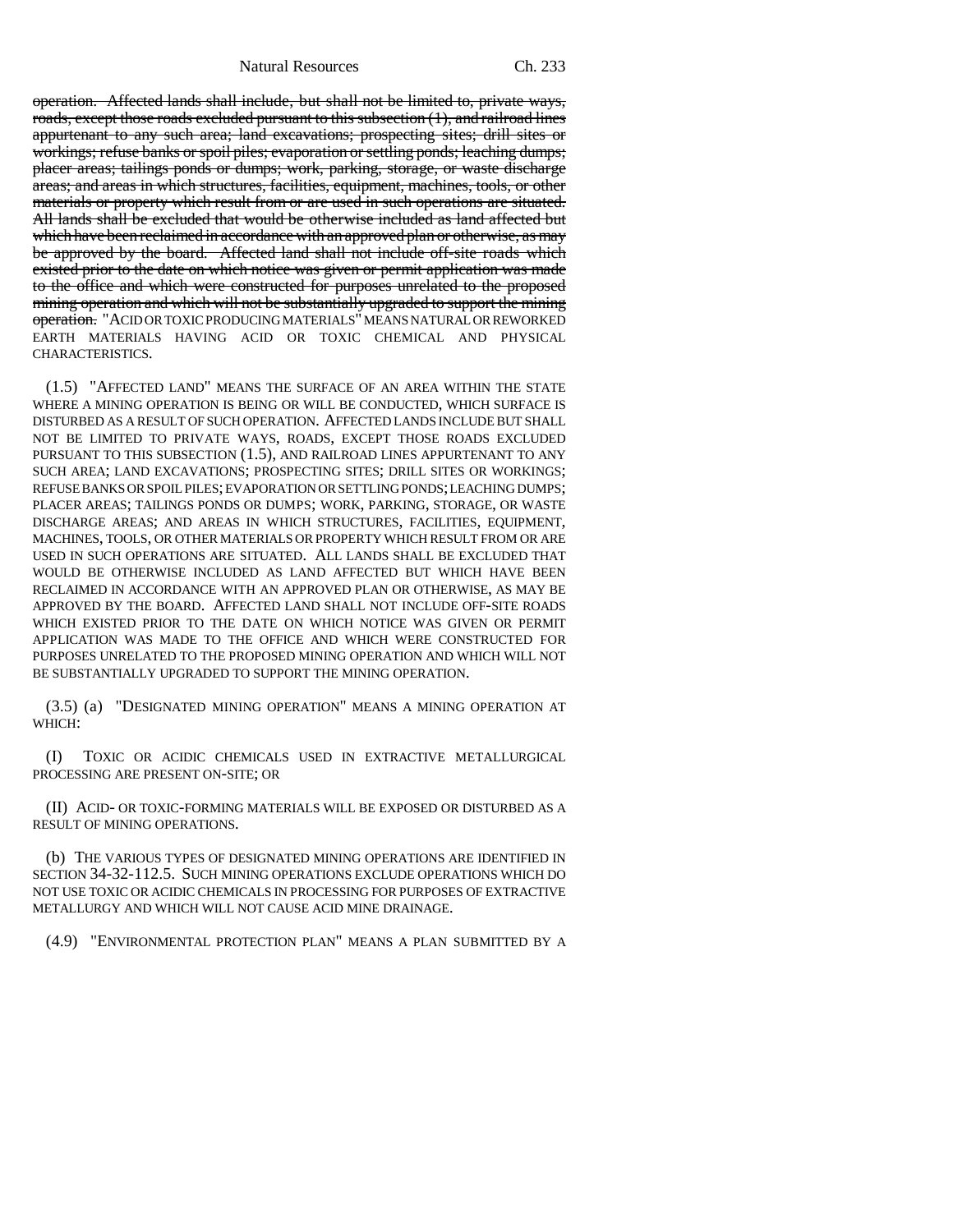DESIGNATED MINING OPERATION FOR APPROVAL AS PART OF THE OPERATOR'S OR APPLICANT'S PERMIT FOR SUCH OPERATION PURSUANT TO RULES PROMULGATED BY THE BOARD FOR PROTECTION OF HUMAN HEALTH OR PROPERTY OR THE ENVIRONMENT IN CONFORMANCE WITH THE DUTIES OF OPERATORS AS PRESCRIBED BY THIS ARTICLE.

**SECTION 3.** 34-32-109 (5), Colorado Revised Statutes, 1984 Repl. Vol., as amended, is amended to read:

**34-32-109. Necessity of reclamation permit - application to existing permits.** (5) (a) Reclamation permits granted pursuant to applications, including applications for renewal, filed after June 30, 1976, shall be effective for the life of the particular mining operation if the operator complies with the conditions of such reclamation permits and with the provisions of this article and rules promulgated pursuant to this article which are in effect at the time the permit is issued or amended, EXCEPT AS PROVIDED IN PARAGRAPH (b) OF THIS SUBSECTION (5). Nothing in this article shall be construed to abrogate the duty of the operator to comply with other applicable statutes and rules and regulations.

(b) (I) THIS PARAGRAPH (b) SHALL APPLY TO NEW STATUTORY OR REGULATORY REQUIREMENTS ONLY AND SHALL NOT SERVE TO REOPEN THE ENTIRE PERMIT FOR TECHNICAL REVIEW OR FOR MODIFICATION OF THE POST-MINING LAND USE.

(II) THE BOARD MAY, WHERE GOOD CAUSE IS SHOWN, DETERMINE THAT CERTAIN REGULATIONS NOT IN EFFECT AT THE TIME A PERMIT IS GIVEN SHOULD BE APPLICABLE TO SUCH EXISTING PERMITS OR TO ANY SPECIFIED CLASS OR CATEGORY OF EXISTING PERMITS, IF:

(A) THE BOARD OR OFFICE PROVIDES INDIVIDUAL NOTICE OF THE SUBJECT MATTER OF THE PROPOSED RULE IN SUCH MANNER AS THE BOARD MAY REQUIRE AND THE TIME, DATE, AND PLACE OF THE RULE-MAKING HEARING TO OPERATORS WITH EXISTING PERMITS WHO MAY BE AFFECTED BY SUCH RULE;

(B) THE BOARD FINDS DURING THE RULE-MAKING HEARING THAT A FAILURE TO APPLY SUCH PROPOSED RULE TO EXISTING PERMITS OR TO AN AFFECTED CLASS OR CATEGORY OF EXISTING PERMITS WOULD POSE A REASONABLE POTENTIAL FOR DANGER TO PERSONS OR PROPERTY OR THE ENVIRONMENT; AND

(C) THE BOARD SETS A SCHEDULE FOR EXISTING PERMIT-HOLDING OPERATORS TO COMPLY WHICH IS REASONABLE IN LIGHT OF THE GRAVITY OF THE RISK TO BE AVOIDED, ANY TECHNICAL CONSIDERATIONS, THE COST OF COMPLIANCE, AND ANY OTHER RELEVANT FACTORS.

(III) IF THE BOARD MAKES A GOOD FAITH EFFORT TO COMPLY WITH THE REQUIREMENTS OF SUB-SUBPARAGRAPH (B) OF SUBPARAGRAPH (II) OF THIS PARAGRAPH (b) AND COMPLIES WITH THE APPLICABLE PROVISIONS OF ARTICLE 4 OF TITLE 24, C.R.S., THE ADOPTED RULE SHALL NOT BE DEEMED INVALID ON THE GROUND THAT NOTICE TO THE AFFECTED PARTIES WAS INADEQUATE.

**SECTION 4.** 34-32-110 (1) and the introductory portion to 34-32-110 (2) (a), Colorado Revised Statutes, 1984 Repl. Vol., as amended, are amended to read: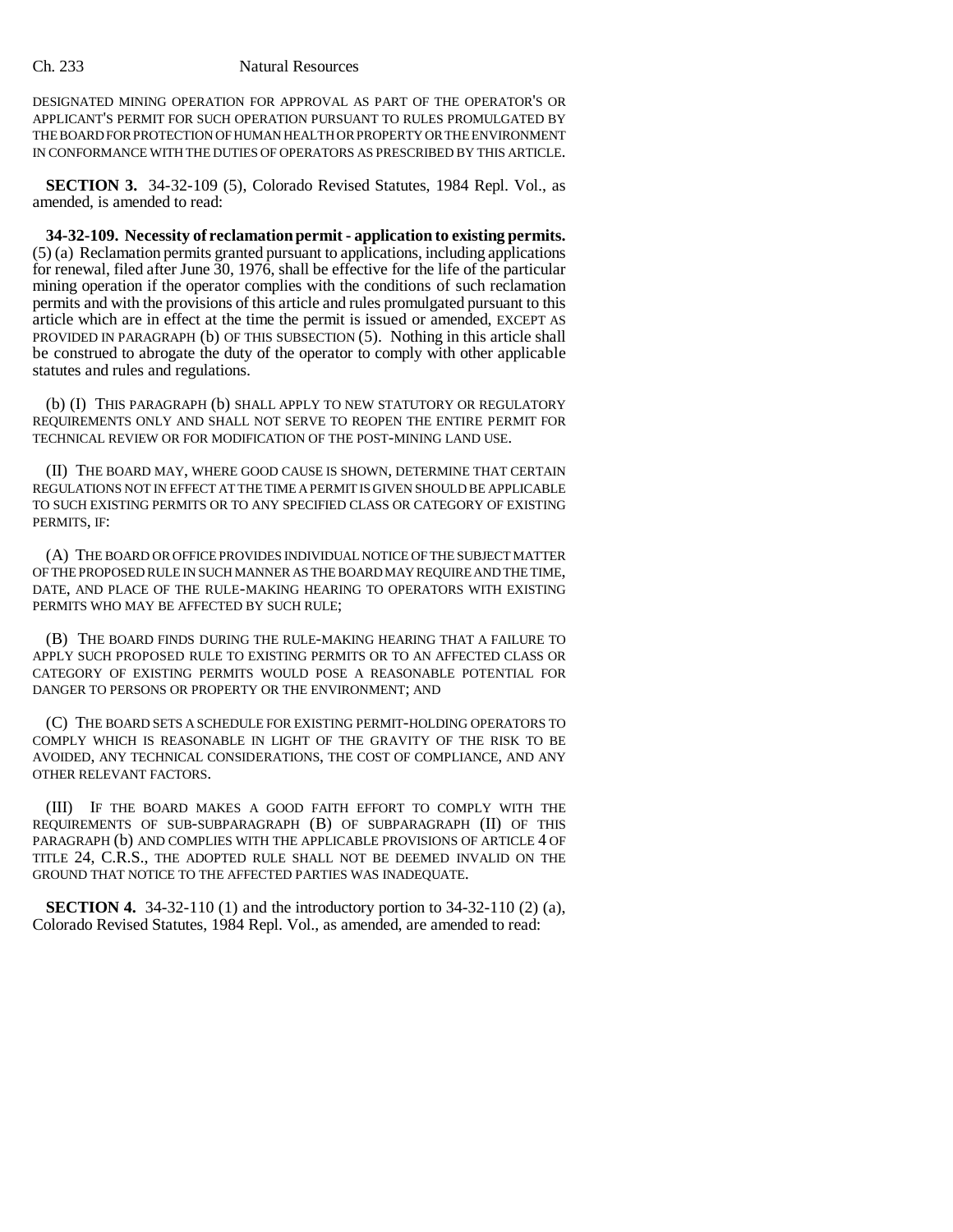**34-32-110. Limited impact operations - expedited process.** (1) (a) Any person desiring to conduct mining operations PURSUANT TO AN APPLICATION SUBMITTED PRIOR TO JULY 1, 1993, on less than two acres which mining operations will result in the extraction of less than seventy thousand tons per year of mineral or overburden may apply for the expedited processing of his SUCH PERSON'S permit. ON AND AFTER JULY 1, 1993, ALL APPLICATIONS FOR PERMITS PURSUANT TO THIS SECTION SHALL BE SUBMITTED IN ACCORDANCE WITH SUBSECTION (2) OF THIS SECTION. If such person desires to conduct mining operations on less than two acres, but such operations will be for sand, gravel, or quarry aggregate, or will be located in or adjacent to a stream channel, or will process minerals by acid or toxic-forming chemical means, or which operation will be subject to the provisions of section  $34-32-115$  (4) (d) or (4) (f), he shall apply for a permit under the provisions of subsection  $(2)$  of this section. Any person applying for a permit pursuant to this subsection (1) shall file with the office, on a form approved by the board, an application for permit prior to commencing mining operations. The form shall contain the following:

(I) The name, address, and telephone number of the person or organization responsible for the mining operation;

(II) A statement that the mining operation will be conducted in accordance with the terms and conditions listed on the form;

(III) A brief description of the type of mining operation which will be undertaken;

(IV) A statement that the operator has applied for necessary local government approval;

(V) A map sufficient to determine the location of the affected land and existing and proposed roads or access routes to be used in connection with the mining operation;

(VI) An approximate date of the commencement of operation;

(VII) A description of the measures which shall be taken to reclaim any affected land consistent with the requirements of section 34-32-116;

(VIII) The name, address, and telephone number of the owner of the surface of the affected land;

(IX) The name of the owner of the subsurface rights of the affected land;

(X) A brief description and map of the location of the proposed mining operation relative to streams, drainages, or other prominent features and manmade structures; and

(XI) A copy of a notice stating the name and address of the applicant, the location of the proposed mining operation, and the proposed date of commencement of the operation. The applicant shall furnish a copy of such notice to all owners of surface rights to the affected land and to owners of immediately adjacent lands. The applicant shall also include, as part of the application, a list of such owners who were provided a copy of the notice.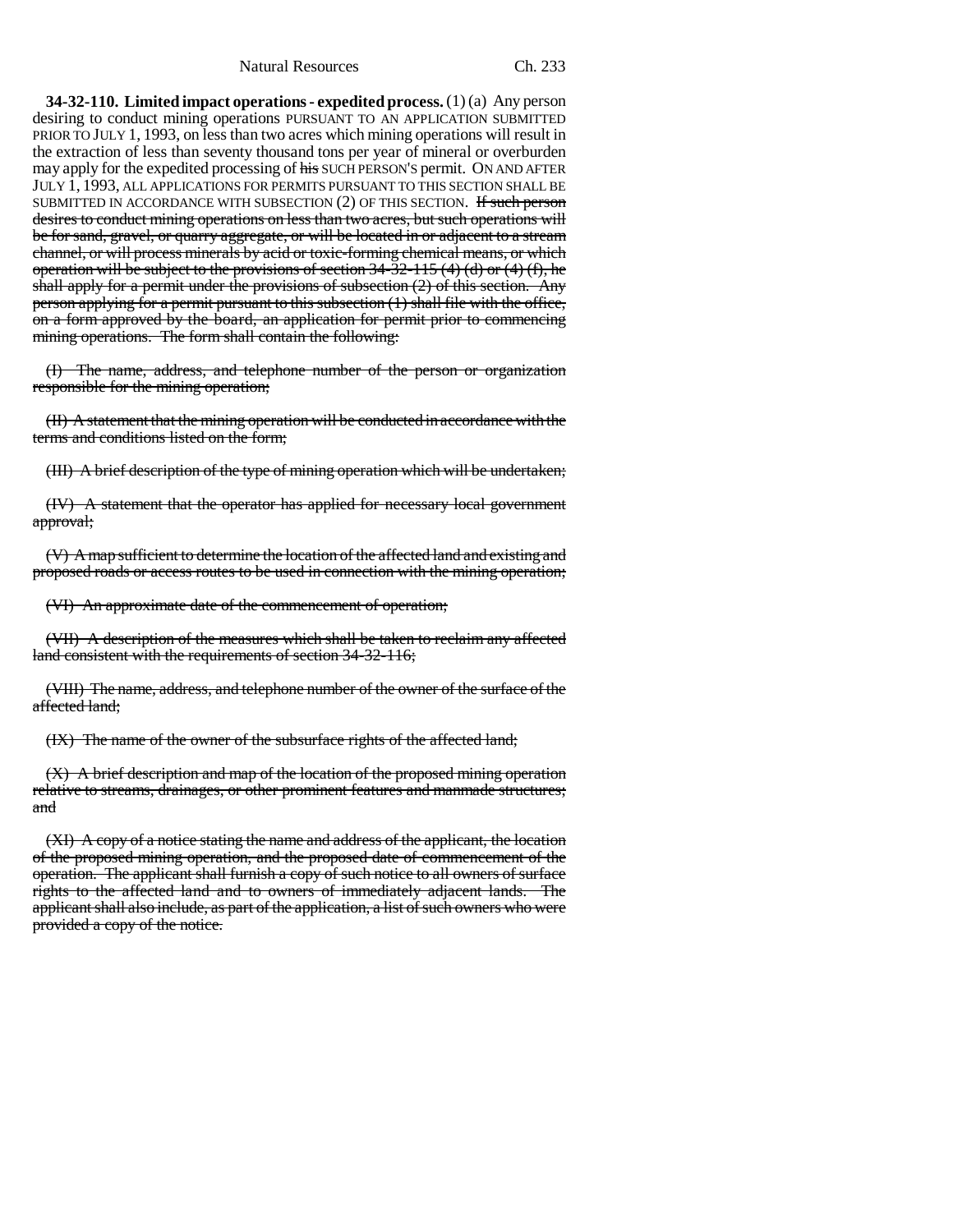(b) No mining operation subject to the provisions of this subsection (1) shall commence until:

(I) The office notifies the operator that it has approved the proposed operations; or

(II) The office notifies the operator that it has approved the proposed operations subject to the operator's agreement to comply with special conditions; or

(III) The office fails to notify the operator within fifteen calendar days of the date the operator filed an application for a permit to conduct mining operations. Such failure to notify the operator shall be deemed to be approval of the mining operations proposed in the application.

(c) The office shall not disapprove any mining operations which are proposed pursuant to this subsection (1) unless it finds that the proposed operations cannot be conducted in accordance with the terms and conditions listed in the application and in accordance with the provisions of this article and the rules promulgated pursuant to this article at the time the permit was approved or amended.

(d) (I) A financial warranty may be required to be posted by the mine operator, which warranty shall not exceed one thousand five hundred dollars. Such warranty, if forfeited pursuant to section 34-32-118, may be utilized by the board to reclaim any mined land subject to this subsection (1).

(II) THIS PARAGRAPH (d) SHALL BE APPLICABLE TO FINANCIAL WARRANTIES PROVIDED FOR PERMITS APPLIED FOR PURSUANT TO THIS SUBSECTION (1) BEFORE JULY 1, 1993.

(e) The board or office may deny an application under this subsection (1) if there is evidence that the applicant intends to avoid the procedures for permitting of larger acreage operations by successive application for similar and proximate two-acre operations.

 $(2)$  (a) Any person desiring to conduct mining operations on more than two acres and less than ten acres, which mining operations will result in the extraction of less than seventy thousand tons of mineral or overburden per calendar year, prior to commencement of mining, shall file with the office, on a form approved by the board, an application for a permit to conduct mining operations. This application shall contain the following:

**SECTION 5.** 34-32-111 (2) (d) and (6), Colorado Revised Statutes, 1984 Repl. Vol., are amended to read:

**34-32-111. Special permits - ten-day processing.** (2) The operator shall make written application to the board for a special permit on forms provided by the board. The approved special permit shall authorize the operator to engage in such mining operation until the governmental contractual reason for the operation is complete. Such application shall consist of the following:

(d) A financial warranty in the amount of two thousand five hundred dollars per acre AS SPECIFIED IN SUBSECTION (6) OF THIS SECTION UNLESS THE OFFICE SHOWS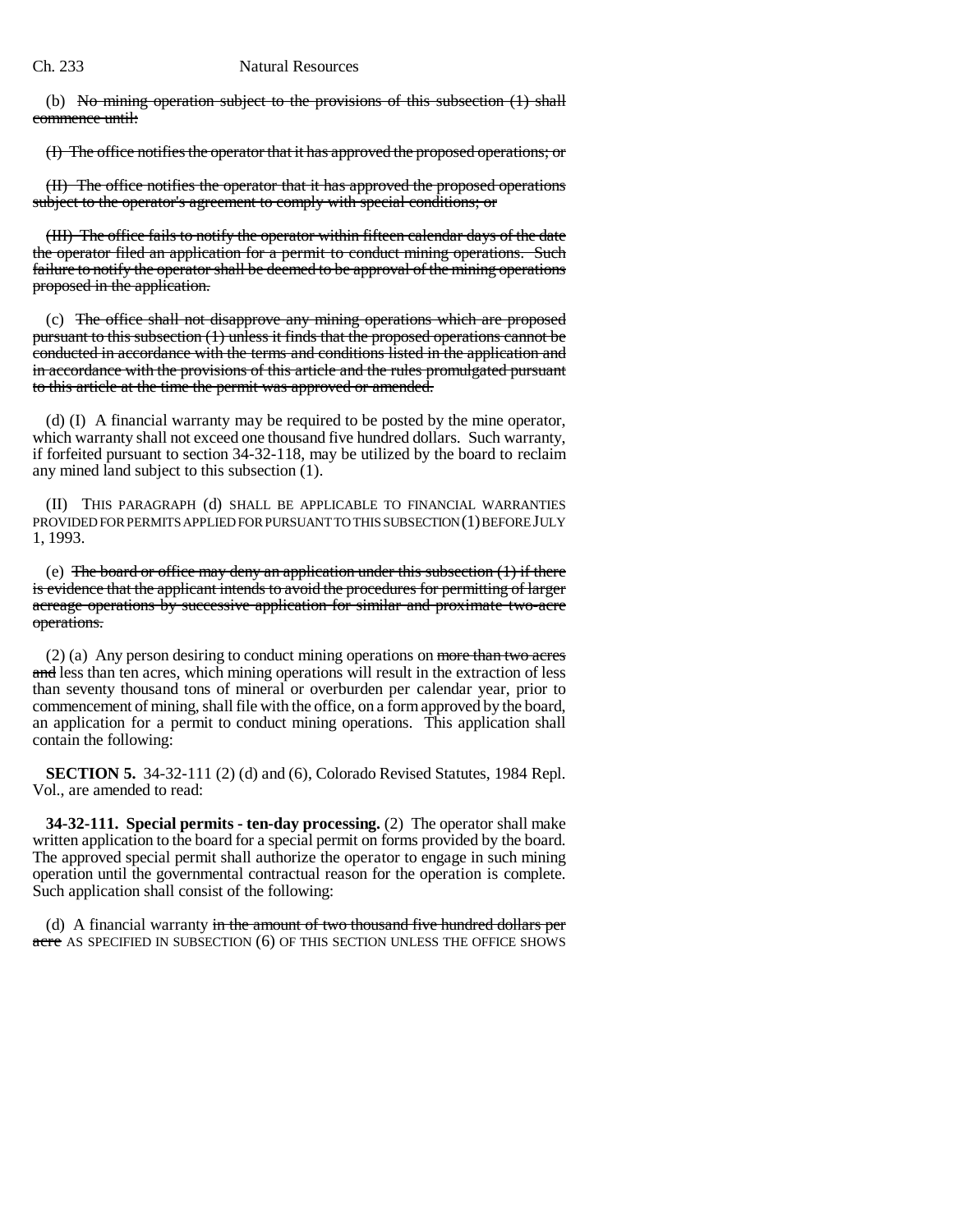GOOD CAUSE THAT THE BOARD SHOULD SET SUCH FINANCIAL WARRANTY AT A GREATER OR LESSER AMOUNT PURSUANT TO SECTION 34-32-117 (4).

(6) The board and staff shall take action on these THE special permits PROVIDED FOR IN THIS SECTION so that they shall be issued within ten working days of the date the application is submitted. Approval shall depend on the application, map, fee, performance warranty, and financial warranty all being in proper order and in compliance with this section. IF ACTION UPON THE APPLICATION IS NOT COMPLETED WITHIN TEN WORKING DAYS, THE PERMIT SHALL BE APPROVED AND SHALL BE PROMPTLY ISSUED UPON PRESENTATION BY THE APPLICANT OF A FINANCIAL WARRANTY IN AN AMOUNT OF TWO THOUSAND FIVE HUNDRED DOLLARS PER AFFECTED ACRE OR SUCH OTHER AMOUNT AS MAY BE SPECIFIED BY THE BOARD BY RULE.

**SECTION 6.** Article 32 of title 34, Colorado Revised Statutes, 1984 Repl. Vol., as amended, is amended BY THE ADDITION A NEW SECTION to read:

**34-32-112.5. Designated mining operation.** (1) THIS SECTION SHALL APPLY ONLY TO DESIGNATED MINING OPERATIONS AS DEFINED IN SECTION 34-32-103 (3.5). ALL NONDESIGNATED MINING OPERATIONS ARE EXEMPT FROM THIS SECTION. THE BOARD MAY PROPOSE THAT THE GENERAL ASSEMBLY ENACT SPECIFIC REQUIREMENTS FOR EXEMPTED OPERATIONS AS SET FORTH IN SUBSECTION (2) OF THIS SECTION.

(2) IF AN OPERATOR DEMONSTRATES TO THE BOARD AT THE TIME OF APPLYING FOR A PERMIT OR AT A SUBSEQUENT HEARING THAT TOXIC OR ACIDIC CHEMICALS ARE NOT STORED OR USED ON-SITE AND THAT ACID- OR TOXIC-PRODUCING MATERIALS WILL NOT BE USED, STORED, OR DISTURBED IN QUANTITIES SUFFICIENT TO ADVERSELY AFFECT ANY PERSON, ANY PROPERTY, OR THE ENVIRONMENT, THE BOARD SHALL EXEMPT SUCH OPERATIONS WHETHER CONDUCTED PURSUANT TO SECTION 34-32-110 OR OTHERWISE. THE BOARD MAY PROMULGATE RULES GOVERNING THE CONDUCT OF MINING OPERATIONS WHICH ARE EXEMPTED PURSUANT TO THIS SUBSECTION (2).

(3) WHEN PROMULGATING RULES GOVERNING DESIGNATED MINING OPERATIONS, THE BOARD SHALL CONSIDER THE ECONOMIC REASONABLENESS, THE TECHNICAL FEASIBILITY, AND THE LEVEL OR DEGREE OF ANY ENVIRONMENTAL CONCERNS WHICH MAY RESULT FROM:

(a) DESIGNATED MINING OPERATIONS WHICH QUALIFY FOR PERMITS UNDER SECTION 34-32-110 WHICH SHALL BE REFERRED TO AS "110d" PERMITS;

(b) DESIGNATED MINING OPERATIONS WHICH QUALIFY FOR PERMITS UNDER SECTION 34-32-112, BUT WHICH AFFECT LESS THAN FIFTY ACRES AND EXTRACT LESS THAN ONE MILLION TONS PER YEAR WHICH SHALL BE REFERRED TO AS "112d-1" PERMITS;

(c) DESIGNATED MINING OPERATIONS WHICH QUALIFY FOR PERMITS UNDER SECTION 34-32-112 WHICH DO NOT QUALIFY AS 112d-1 PERMITS BUT WHICH AFFECT LESS THAN ONE HUNDRED ACRES AND WHICH EXTRACT LESS THAN FIVE MILLION TONS PER YEAR WHICH SHALL BE REFERRED TO AS "112d-2" PERMITS; OR

(d) ANY OTHER DESIGNATED MINING OPERATION WHICH SHALL BE REFERRED TO "112d-3" PERMITS.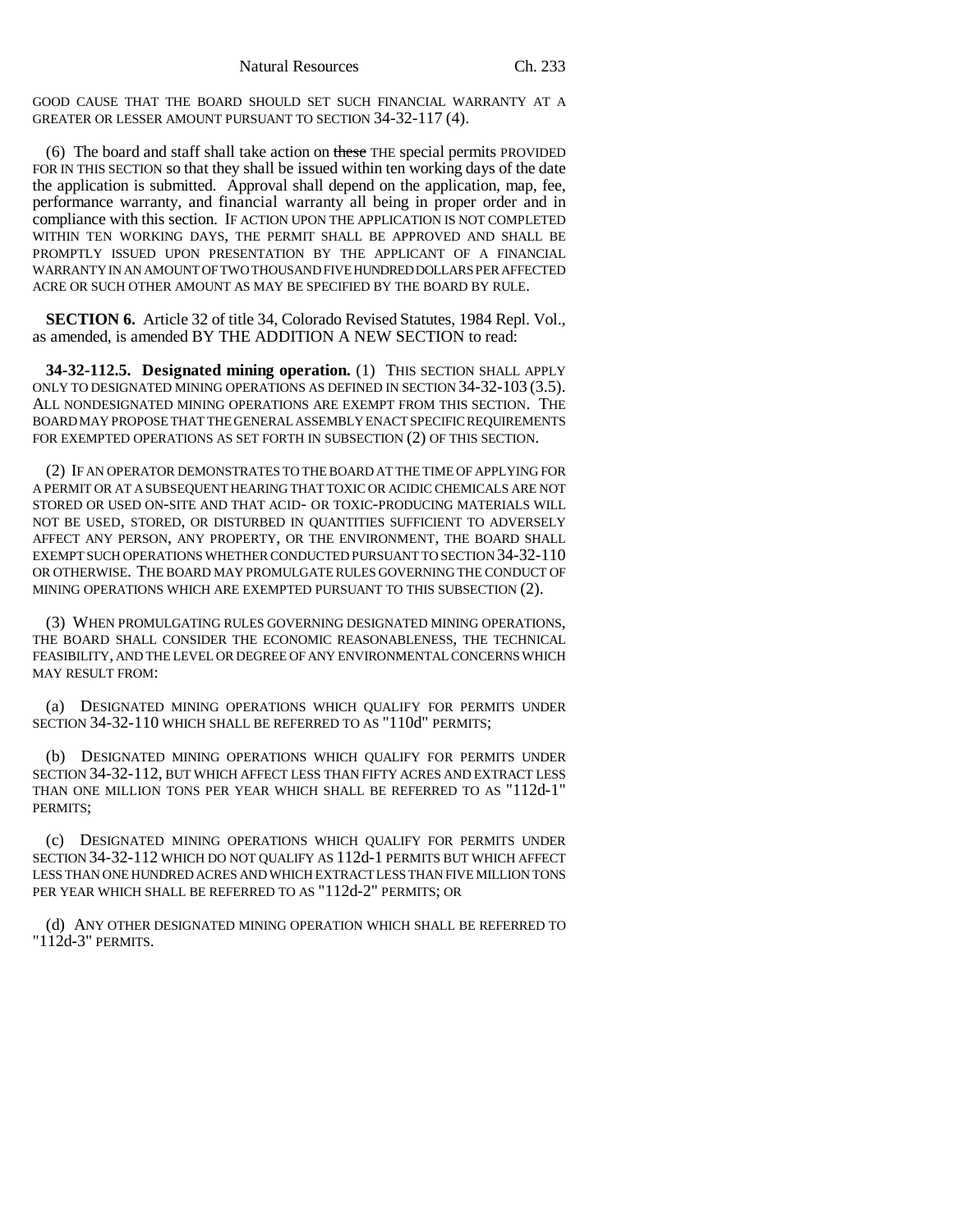#### Ch. 233 Natural Resources

(4) (a) BY RULE OR AS A CONDITION OF ISSUING A PERMIT, THE BOARD OR OFFICE MAY REQUIRE AN OPERATOR TO HAVE AN INSPECTION AND CERTIFICATION OF ANY NEW ENVIRONMENTAL PROTECTION FACILITY DURING ITS CONSTRUCTION AT A DESIGNATED MINING OPERATION. ANY SUCH RULE OR CONDITION MAY INCLUDE A PROHIBITION ON SUBSEQUENT PHASES OF CONSTRUCTION OR OPERATION UNTIL ANY REQUIRED INSPECTIONS HAVE BEEN PERFORMED AND THE REQUISITE CERTIFICATION HAS BEEN OBTAINED.

(b) (I) AN INSPECTION AND CERTIFICATION SHALL BE CONDUCTED BY A PROPERLY QUALIFIED PROFESSIONAL.

(II) THE OFFICE MAY BE PRESENT DURING ANY INSPECTION AND CERTIFICATION CONDUCTED PURSUANT TO SUBPARAGRAPH (I) OF THIS PARAGRAPH (b) AND MAY REQUIRE THE OPERATOR TO TAKE ANY CORRECTIVE ACTIONS NECESSARY TO OBTAIN AND VERIFY CERTIFICATION.

(III) ANY INSPECTION AND CERTIFICATION CONDUCTED BY OR UNDER THE SUPERVISION OF THE OFFICE SHALL BE CONDUCTED PROMPTLY AFTER THE OFFICE IS NOTIFIED THAT THE FACILITY IS READY TO BE INSPECTED AND SHALL NOT UNDULY DELAY THE CONSTRUCTION OR OPERATION SCHEDULE.

**SECTION 7.** 34-32-113 (4), Colorado Revised Statutes, 1984 Repl. Vol., is amended to read:

**34-32-113. Prospecting notice - reclamation requirements.** (4) (a) Upon filing the notice of intent to conduct prospecting, the person shall provide financial warranty in an THE amount determined by the board not to exceed OF two thousand dollars per acre of the land to be disturbed or shall provide financial warranty of twenty-five thousand dollars for statewide prospecting. If statewide warranties for prospecting are provided, the person providing the warranties must OR SUCH OTHER AMOUNT AS DETERMINED BY THE BOARD.

(b) A PERSON MAY SUBMIT STATEWIDE WARRANTIES FOR PROSPECTING IF SUCH WARRANTIES ARE IN AN AMOUNT FIXED BY THE BOARD BY RULE AND SUCH PERSON otherwise comply COMPLIES with the provisions of this section for every area to be prospected.

**SECTION 8.** 34-32-115, Colorado Revised Statutes, 1984 Repl. Vol., as amended, is amended to read:

**34-32-115. Action by board - appeals.** (1) Upon receipt of an application for a permit and all fees due from the operator, the board or the office shall set a date for the consideration of such application not more than ninety days after the date of filing. At that time, the board or the office shall approve or deny the application or, for good cause shown, refer the application for a hearing on the question of whether the permit should be granted.

(2) Prior to the holding of any such hearing, the board or the office shall provide notice to any person previously filing a protest or petition for a hearing or statement in support of an application pursuant to section 34-32-114 and shall publish notice of the time, date, and location of the hearing in a newspaper of general circulation in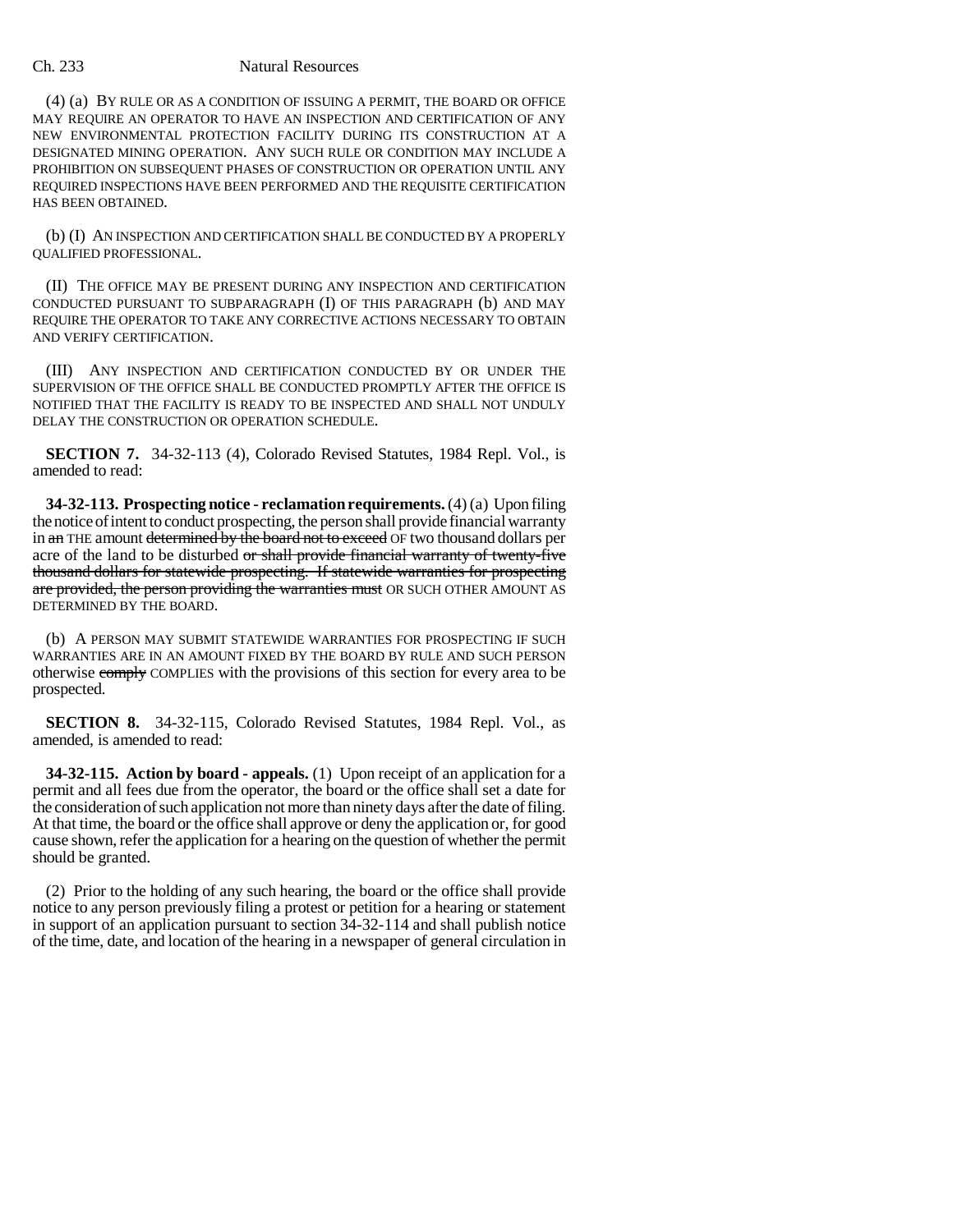Natural Resources Ch. 233

the locality of the proposed mining operation once a week for two consecutive weeks immediately prior to the hearing. The hearing shall be conducted as a proceeding pursuant to article 4 of title 24, C.R.S. A final decision on the application shall be made within one hundred twenty days of the receipt of the application. In the event of COMPLEX APPLICATIONS, serious unforeseen circumstances, or significant snow cover on the affected land that prevents a necessary on-site inspection, the board or the office may reasonably extend the maximum time sixty days.

(3) If action upon the application is not completed within the one-hundred-twenty-day period specified in subsection (2) of this section, the permit shall be considered to be approved and shall be promptly issued upon presentation by the applicant of a financial warranty in the amount of two thousand dollars per acre affected OR SUCH OTHER AMOUNT AS DETERMINED BY THE BOARD.

(4) The board or the office shall grant a permit to an operator if the application complies with the requirements of this article. The board or the office shall not deny a permit except for one or more of the following reasons IF THE OPERATOR DEMONSTRATES COMPLIANCE WITH THE FOLLOWING:

(a) The application is incomplete or COMPLETE AND the performance and financial warranties have not been provided.

(b) The applicant has not paid the required fee.

(c) (I)  $\overrightarrow{Any}$  No part of the proposed mining operation, the reclamation program, or the proposed future use is OR MAY BE contrary to the laws or regulations of this state or the United States, INCLUDING BUT NOT LIMITED TO ALL FEDERAL, STATE, AND LOCAL PERMITS, LICENSES, AND APPROVALS, AS APPLICABLE TO THE SPECIFIC OPERATION.

(II) THE BOARD MAY REQUIRE A STATEMENT BY THE APPLICANT IDENTIFYING WHICH PERMITS, LICENSES, AND APPROVALS THE APPLICANT HOLDS OR WILL BE SEEKING FOR THE PROPOSED MINING AND RECLAMATION ACTIVITIES.

(d) The mining operation will NOT adversely affect the stability of any significant, valuable, and permanent man-made structures located within two hundred feet of the affected land, except where there is an agreement between the operator and the persons having an interest in the structure that damage to the structure is to be compensated for by the operator.

(e) Repealed, L. 88, p. 1215, § 16, effective July 1, 1988.

(f) The mining operation is NOT located upon lands:

(I) Where mining operations are prohibited by law or regulation within the boundaries of units of the national park system, the national wildlife refuge system, the national system of trails, the national wilderness preservation system, the wild and scenic rivers system, or national recreation areas;

(II) Which are within or without the boundaries of, and are owned, leased, or have been developed by, any recreational facility established pursuant to article 7 of title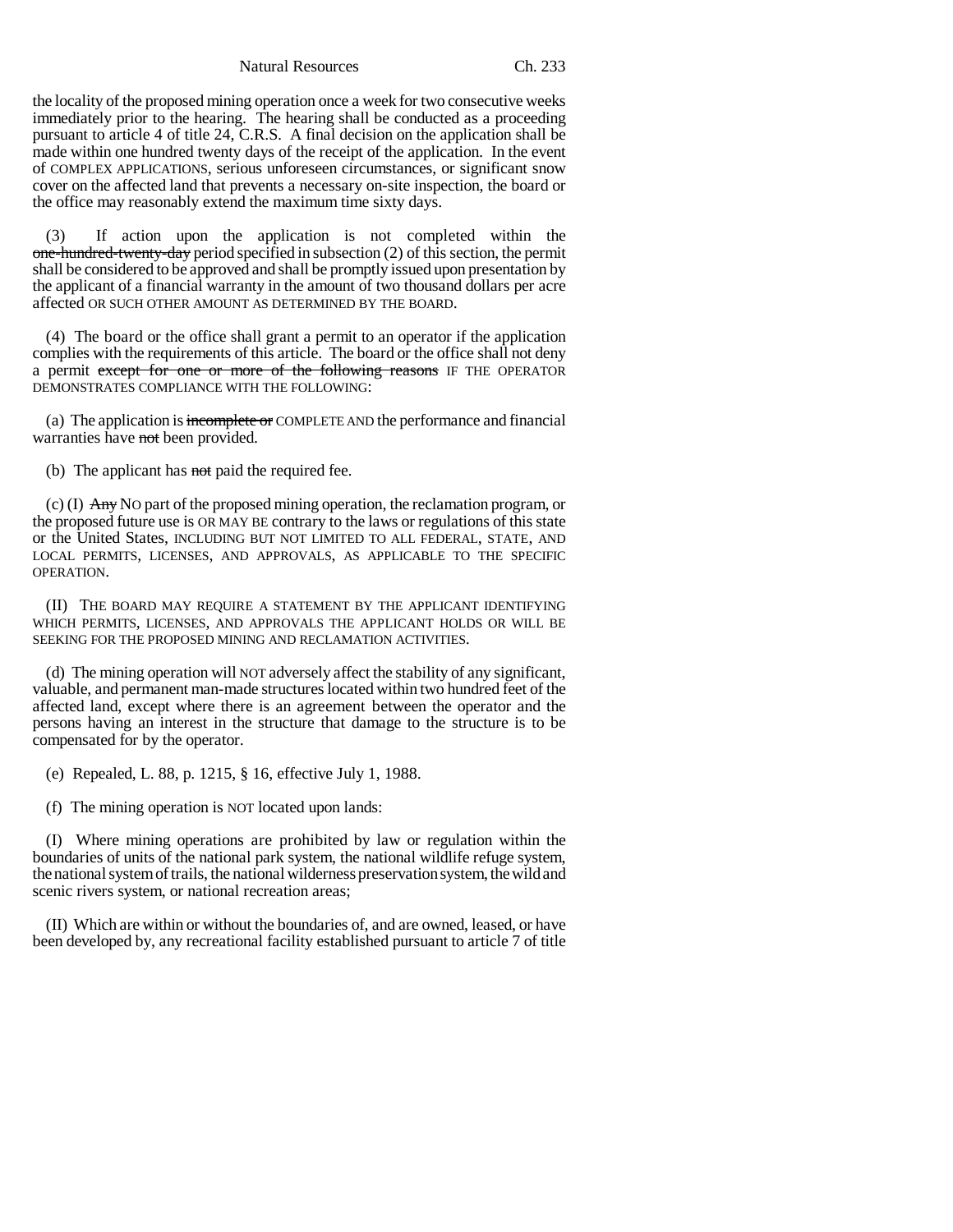29, C.R.S., unless otherwise authorized by the appropriate governing body or unless the operation will not create any surface disturbance therein;

(III) Which are within the boundaries of, and are owned, leased, or have been developed by, any park and recreation district established pursuant to article 1 of title 32, C.R.S., unless otherwise authorized by the board of directors of the district or unless the operation will not create any surface disturbance therein; and

(IV) Which are within the boundaries of any unit of the state park system or any state recreational area in which the entire fee estate is owned by the state of Colorado, unless the mining operation is approved jointly by the board, by the governor, and by the board of parks and outdoor recreation, or unless the operation will not create any surface disturbance therein.

 $(g)$  The proposed reclamation plan does not conform CONFORMS to the requirements of section 34-32-116.

(h) FOR DESIGNATED MINING OPERATIONS, AN ENVIRONMENTAL PROTECTION PLAN HAS BEEN SUBMITTED AND CONFORMS TO THE REQUIREMENTS OF SECTIONS 34-32-116 AND 34-32-116.5.

**SECTION 9.** Article 32 of title 34, Colorado Revised Statutes, 1984 Repl. Vol., as amended, is amended BY THE ADDITION OF A NEW SECTION to read:

**34-32-116.5. Environmental protection plan - designated mining operation.** (1) (a) AN ENVIRONMENTAL PROTECTION PLAN SHALL BE REQUIRED FOR ALL DESIGNATED MINING OPERATIONS.

(b) ALL NONDESIGNATED MINING OPERATIONS ARE EXEMPT FROM THIS SECTION.

(2) ONCE ADOPTED, THE PROVISIONS OF AN ENVIRONMENTAL PROTECTION PLAN SHALL BE ENFORCEABLE BY THE BOARD AND BY THE OFFICE TO THE SAME EXTENT AS ANY OTHER PERMIT PROVISION OR CONDITION.

(3) (a) THE BOARD SHALL PROMULGATE RULES PURSUANT TO SECTION 34-32-109 (5) TO REQUIRE A HOLDER OF AN EXISTING PERMIT FOR A DESIGNATED MINING OPERATION TO SUBMIT A PROPOSED ENVIRONMENTAL PROTECTION PLAN FOR APPROVAL BY THE OFFICE OR BOARD.

(b) THE PLAN AND FEES DUE PURSUANT TO THIS SUBSECTION (3) SHALL BE DUE BY THE DATE ESTABLISHED BY THE BOARD BY RULE; EXCEPT THAT NO PLAN OR FEE SHALL BE DUE BEFORE JULY 1, 1994.

(4) (a) IF AN EXISTING PERMIT CONTAINS THE NECESSARY ELEMENTS OF AN ENVIRONMENTAL PROTECTION PLAN, THE OFFICE OR BOARD MAY DEEM THE EXISTING PERMIT TO BE ADEQUATE TO COMPLY WITH THE ENVIRONMENTAL PROTECTION PLAN.

(b) FOR ANY ENVIRONMENTAL PROTECTION PLAN SUBMITTED FOR AN EXISTING OPERATION, THE OFFICE SHALL DETERMINE WHETHER THE PROPOSED ENVIRONMENTAL PROTECTION PLAN SHALL BE CONSIDERED A TECHNICAL REVISION OR AN AMENDMENT, AS DEFINED BY RULE, OR THAT NO MODIFICATION TO THE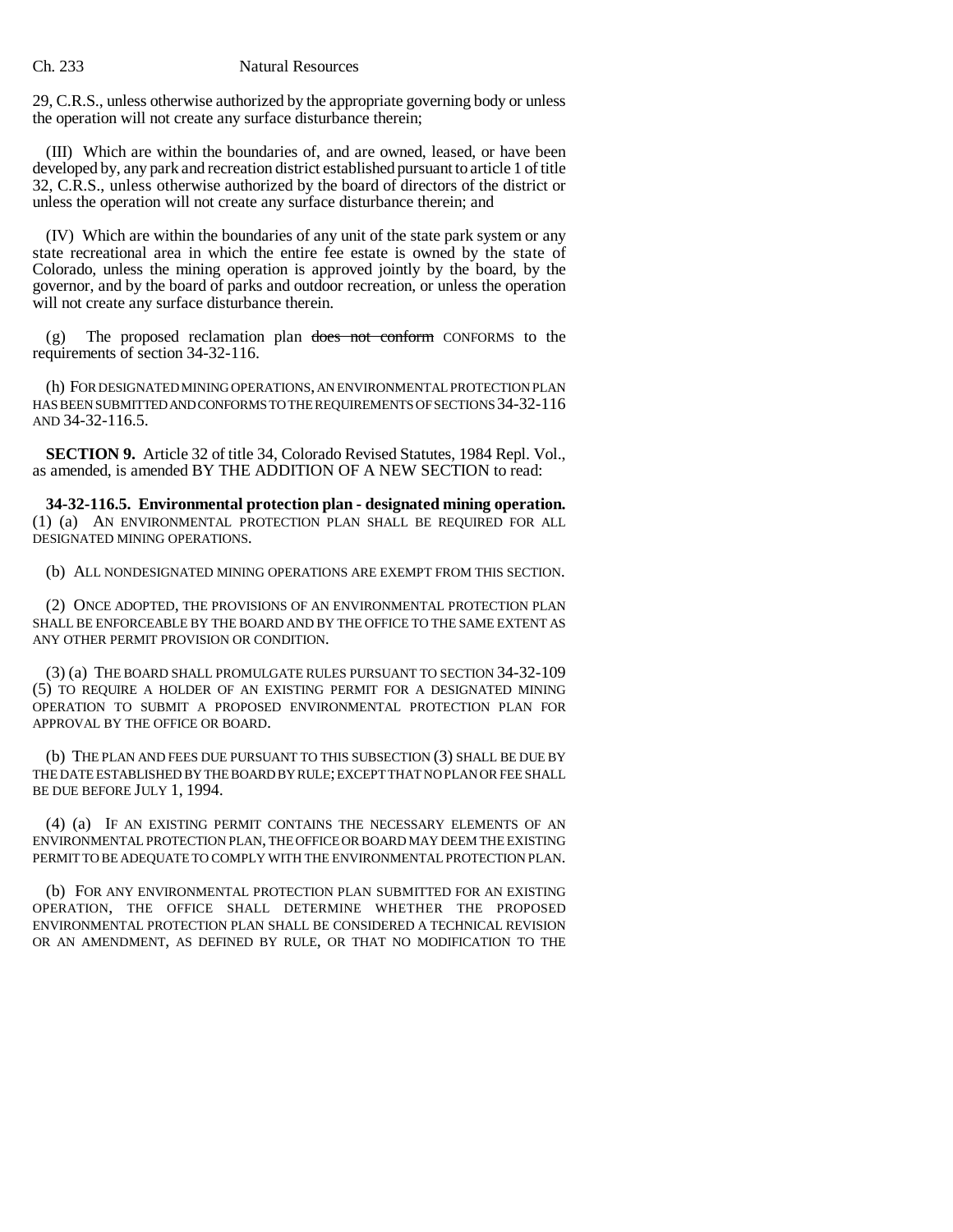EXISTING PERMIT IS NECESSARY.

(5) THE BOARD SHALL PROMULGATE RULES GOVERNING THE FORM, CONTENT, AND REQUIREMENTS OF AN ENVIRONMENTAL PROTECTION PLAN FOR ANY DESIGNATED MINING OPERATION. IN PROMULGATING SUCH RULES, THE BOARD SHALL CONSIDER THE ECONOMIC REASONABLENESS, THE TECHNICAL FEASIBILITY, AND THE LEVEL OR DEGREE OF ENVIRONMENTAL CONCERNS, AS APPLICABLE.

(6) ALL APPLICANTS FOR NEW PERMITS SHALL CONTACT THE DIVISION OF WILDLIFE FOR APPROPRIATE WILDLIFE PROTECTION RECOMMENDATIONS WHICH SHALL BE REVIEWED AS PART OF THE APPLICATION PROCESS. IF PROTECTING WILDLIFE IS DETERMINED TO BE NECESSARY BY THE BOARD, THE OFFICE MAY INCORPORATE SUCH WILDLIFE PROTECTION RECOMMENDATIONS INTO THE NEW PERMIT AS A CONDITION FOR SUCH PERMIT.

**SECTION 10.** 34-32-117, Colorado Revised Statutes, 1984 Repl. Vol., as amended, is amended to read:

**34-32-117. Warranties of performance - warranties of financial responsibility - release of warranties.** (1) No permit may be issued under this article until the board receives performance and financial warranties as described in subsections  $(2)$ ,  $(3)$ , and  $(4)$  of this section.

(2) A "performance warranty" shall consist of a written promise to the board, by the operator, to comply with all requirements of this article. Performance warranties shall be in such form as the board may prescribe. Whenever two or more persons or entities are named as operators in a single permit, the operators may limit the scope of their individual performance warranties so long as their warranties, in the aggregate, warrant performance of all requirements of this article.

(3) (a) A "financial warranty" shall consist of a written promise, to the board, to be responsible for reclamation costs up to the amount specified by the board pursuant to subsection (4) of this section, together with proof of financial responsibility. Financial warranties may be provided by the operator, by any third party, or by any combination of persons or entities and shall be in such form as the board may prescribe. except that proof of financial responsibility may consist of any one or more of the following:

(I) A surety bond issued by a corporate surety authorized to do business in this state;

(II) A letter of credit issued by a bank authorized to do business in the United States:

(III) A certificate of deposit;

(IV) A deed of trust or security agreement encumbering real or personal property and creating a first lien in favor of the state;

(V) Assurance, in such form as the board may require, that: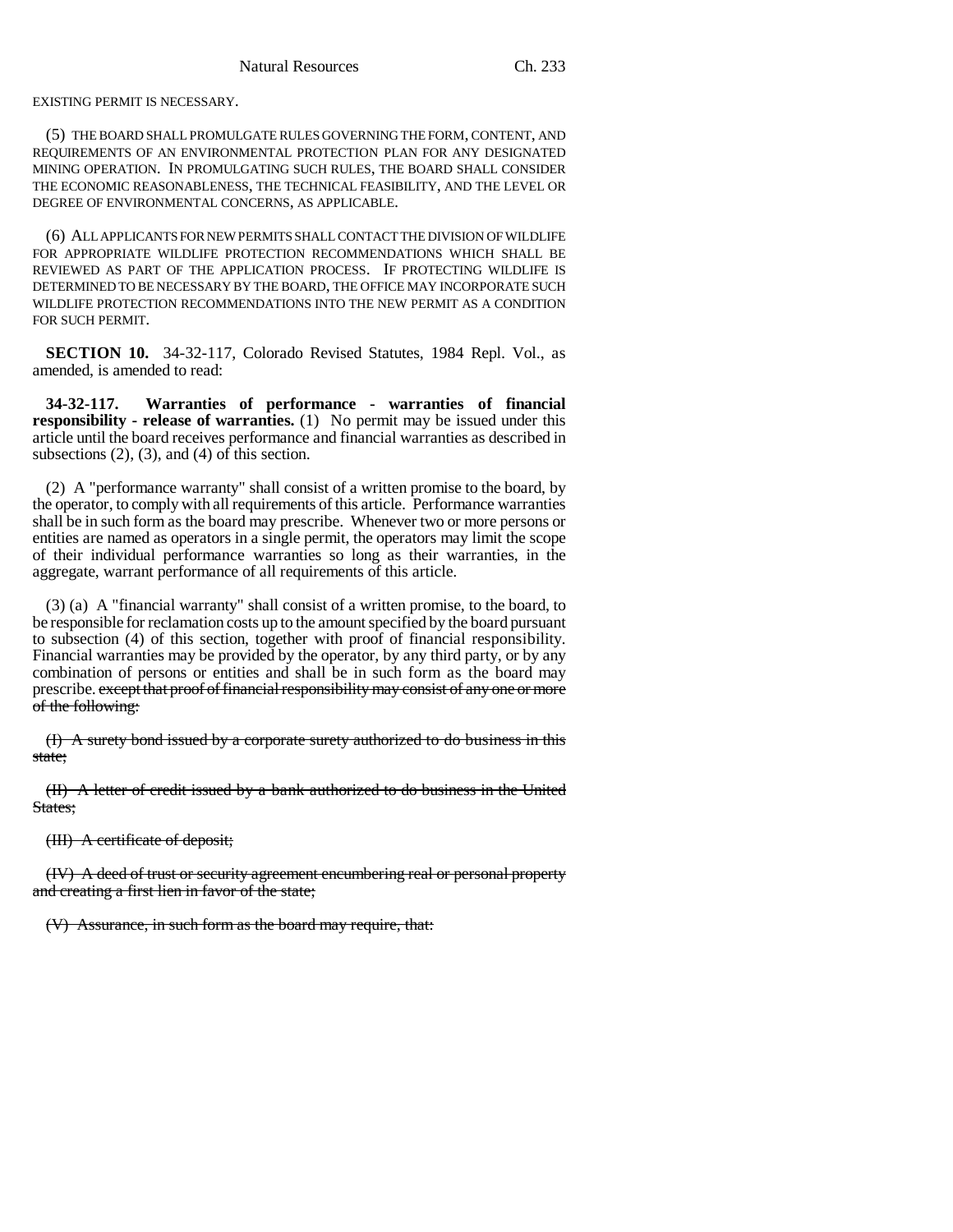#### Ch. 233 Natural Resources

(A) Upon commencement of production, the operator will establish an individual reclamation fund, to be held by an independent trustee for the board, upon such terms and conditions as the board may prescribe, which trust fund shall be funded by periodic cash payments representing such fraction of receipts as will, in the opinion of the board, provide assurance that funds will be available for reclamation;

(B) Prior to issuance of a permit, the operator will provide another form of financial warranty as described in this paragraph (a). As the reclamation fund increases in value, the other form of financial warranty may be decreased in value so long as the sum of financial warranties is that amount specified by subsection (4) of this section;

(VI) A certified financial statement for the financial warrantor's most recent fiscal year and a certification by an independent auditor that:

(A) The financial warrantor is the issuer of one or more currently outstanding senior credit obligations that have been rated by a nationally recognized rating organization;

(B) Said obligations enjoy a rating of "A" or better; and

(C) At the close of the financial warrantor's most recent fiscal year, his net worth was equal to or greater than two times the amount of all financial warranties;

(VII) A certified financial statement for the financial warrantor's most recent fiscal year and a certification by an independent auditor that as of the close of said year:

(A) The financial warrantor's net worth was at least ten million dollars and was equal to or greater than two times the amount of all financial warranties;

(B) The financial warrantor's tangible fixed assets in the United States were worth at least twenty million dollars;

(C) The financial warrantor's total liabilities-to-net-worth ratio was not more than two to one; and

(D) The financial warrantor's net income, excluding nonrecurring items, was positive. Nonrecurring items which affect net income should be stated in order to determine if they materially affect self-bonding capacity;

(VIII) Assurance, in such form as the board may require, that:

(A) Project-related fixtures and equipment (excluding rolling stock) owned or to be owned by the financial warrantor within the permit area will have a salvage value at least equal to the amount of the financial warranty, or the appropriate portion thereof;

(B) Existing liens and encumbrances applicable to said fixtures and equipment, other than liens in favor of the United States, the state, and political subdivisions thereof, will be subordinated to the lien described in section  $3\overline{4}$ -32-118 (4) (b); and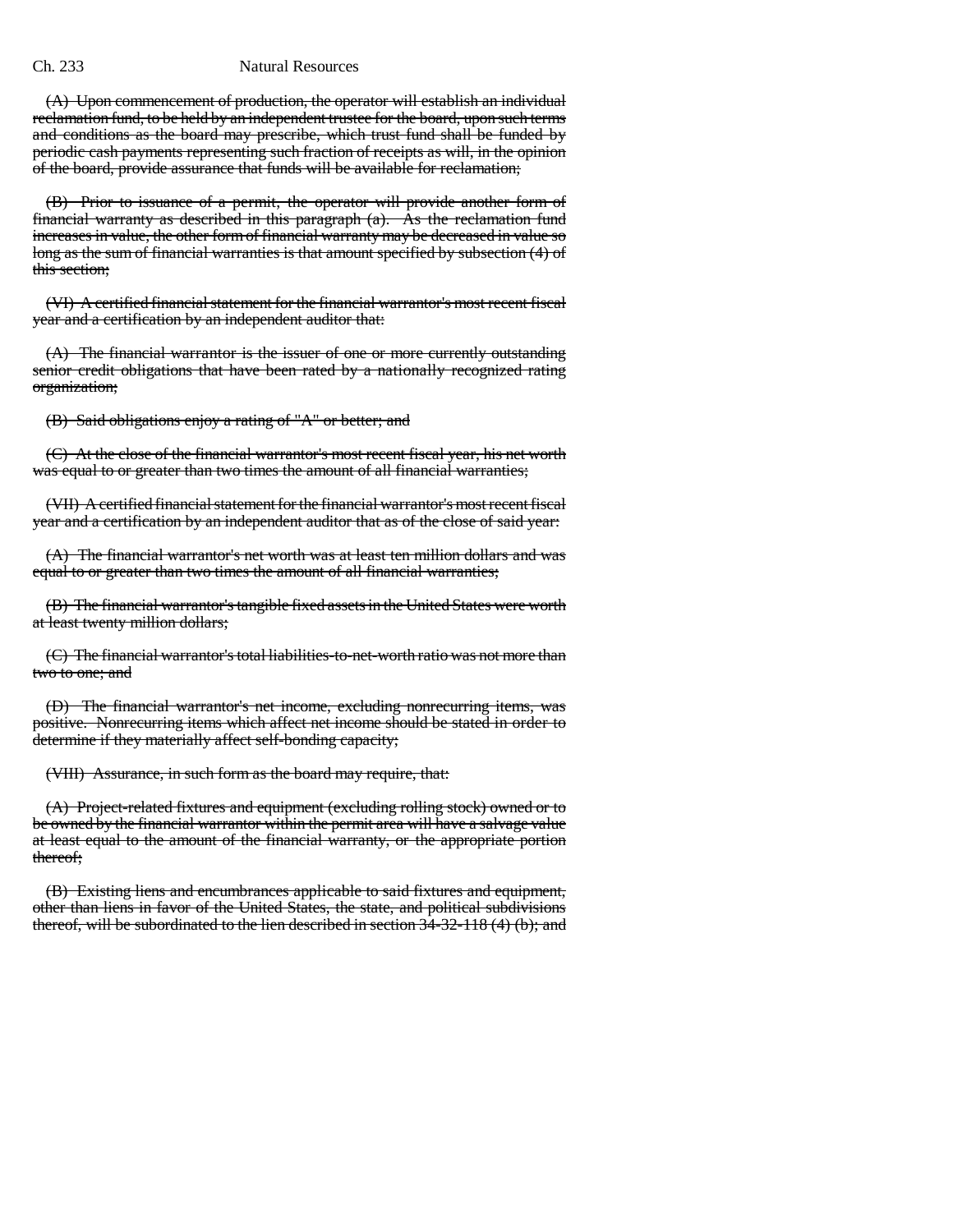(C) Said fixtures and equipment will be maintained in good operating condition and will not be removed from the permit area without the prior consent of the board;

(IX) Proof that the operator is a department or division of state government or a unit of county or municipal government.

(b) Proof of financial responsibility may consist of any combination of proofs described in paragraph (a) of this subsection (3) as a financial warrantor may elect at his sole discretion. If the board has reason to believe that any proposed financial warranty does not fully and accurately reflect the current financial condition of the financial warrantor, the board may decline to accept the financial warranty as submitted. Financial warrantors who provide proof of financial responsibility in any form or forms described in subparagraphs  $(V)$  to  $(IX)$  of paragraph  $(a)$  of this subsection (3) shall not be required to secure the same by the posting of third-party sureties or otherwise pledging or encumbering property for the benefit of the state. Whenever two or more persons or entities act as financial warrantors, they may limit the scope of their individual warranties so long as all financial warranties, in the aggregate, equal the amount required by the board in accordance with subsection (4) of this section. THE BOARD MAY ACCEPT INTERESTS IN REAL AND PERSONAL PROPERTY AS FINANCIAL WARRANTIES TO THE EXTENT OF A SPECIFIED PERCENTAGE OF THE ESTIMATED VALUE OF ANY SUCH PROPERTY. ANY PERSON OFFERING SUCH FINANCIAL WARRANTY SHALL SUBMIT INFORMATION NECESSARY TO SHOW CLEAR TITLE TO AND THE VALUE OF SUCH PROPERTY.

(c) THE BOARD MAY REFUSE TO ACCEPT ANY FORM OF FINANCIAL WARRANTY IF:

(I) THE VALUE OF THE FINANCIAL WARRANTY OFFERED IS DEPENDENT UPON THE SUCCESS, PROFITABILITY, OR CONTINUED OPERATION OF THE MINE; OR

(II) THE BOARD DETERMINES THAT THE FINANCIAL WARRANTY OFFERED CANNOT REASONABLY BE CONVERTED TO CASH WITHIN ONE HUNDRED EIGHTY DAYS OF FORFEITURE.

(d) FOR NONDESIGNATED MINING OPERATIONS:

(I) THIS SUBSECTION (3) SHALL BE APPLICABLE JULY 1, 1993, TO DEEDS OF TRUST WHICH ARE USED AS COLLATERAL FOR NEW FINANCIAL WARRANTIES COMPLETED ON OR AFTER SUCH DATE;

(II) THIS SUBSECTION (3) SHALL BE APPLICABLE ON JANUARY 1, 1996, TO:

(A) DEEDS OF TRUST EXISTING AS OF JULY 1, 1993, AND SUBSEQUENT UPDATES OF THESE SAME DEEDS OF TRUST USED AS COLLATERAL FOR FINANCIAL WARRANTIES; AND

(B) ANY FINANCIAL WARRANTY COMPLETED BEFORE JULY 1, 1993, IF THE VALUE OF ANY SUCH FINANCIAL WARRANTY INCLUDES ANY MINERAL VALUE OR IF MINERAL VALUE IS USED TO UPDATE ANY SUCH FINANCIAL WARRANTY. THE VALUE OF ANY FINANCIAL WARRANTY DESCRIBED IN THIS SUB-SUBPARAGRAPH (B) SHALL INCLUDE MINERAL VALUE FOR THE LIFE OF THE WARRANTY.

(e) ANY INSTRUMENT OFFERED AS A FINANCIAL WARRANTY PURSUANT TO THIS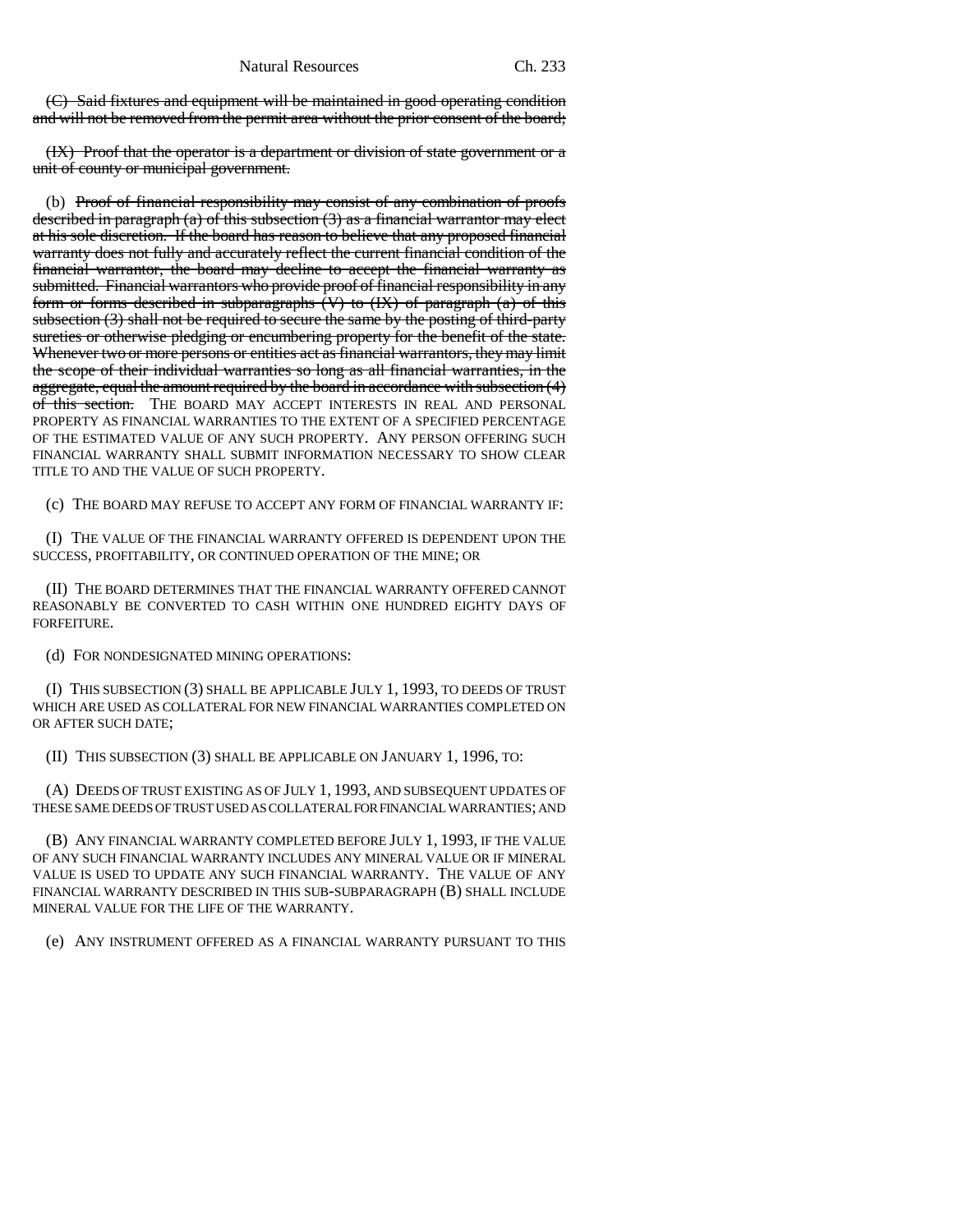#### Ch. 233 Natural Resources

SUBSECTION (3) SHALL PROVIDE THAT THE BOARD MAY RECOVER ANY NECESSARY COSTS, INCLUDING ATTORNEY FEES, IT INCURS IN FORECLOSING ON OR REALIZING ANY COLLATERAL USED TO SECURE SUCH FINANCIAL WARRANTY IF SUCH FINANCIAL WARRANTY IS FORFEITED.

(f) PROOF OF FINANCIAL RESPONSIBILITY MAY CONSIST OF ANY ONE OR MORE OF THE FOLLOWING SUBJECT TO APPROVAL BY THE BOARD:

(I) A SURETY BOND ISSUED BY A CORPORATE SURETY AUTHORIZED TO DO BUSINESS IN THIS STATE;

(II) A LETTER OF CREDIT ISSUED BY A BANK AUTHORIZED TO DO BUSINESS IN THE UNITED STATES;

(III) A CERTIFICATE OF DEPOSIT;

(IV) A DEED OF TRUST OR SECURITY AGREEMENT ENCUMBERING REAL OR PERSONAL PROPERTY AND CREATING A FIRST LIEN IN FAVOR OF THE STATE;

(V) ASSURANCE, IN SUCH FORM AS THE BOARD MAY REQUIRE, THAT:

(A) UPON COMMENCEMENT OF PRODUCTION, THE OPERATOR WILL ESTABLISH AN INDIVIDUAL RECLAMATION FUND, TO BE HELD BY AN INDEPENDENT TRUSTEE FOR THE BOARD, UPON SUCH TERMS AND CONDITIONS AS THE BOARD MAY PRESCRIBE, WHICH TRUST FUND SHALL BE FUNDED BY PERIODIC CASH PAYMENTS REPRESENTING SUCH FRACTION OF RECEIPTS AS WILL, IN THE OPINION OF THE BOARD, PROVIDE ASSURANCE THAT FUNDS WILL BE AVAILABLE FOR RECLAMATION;

(B) PRIOR TO ISSUANCE OF A PERMIT, THE OPERATOR WILL PROVIDE ANOTHER FORM OF FINANCIAL WARRANTY AS DESCRIBED IN THIS PARAGRAPH (f). AS THE RECLAMATION FUND INCREASES IN VALUE, THE OTHER FORM OF FINANCIAL WARRANTY MAY BE DECREASED IN VALUE SO LONG AS THE SUM OF FINANCIAL WARRANTIES IS THAT AMOUNT SPECIFIED BY SUBSECTION (4) OF THIS SECTION.

(C) PROJECT-RELATED FIXTURES AND EQUIPMENT (EXCLUDING ROLLING STOCK) OWNED OR TO BE OWNED BY THE FINANCIAL WARRANTOR WITHIN THE PERMIT AREA WILL HAVE A SALVAGE VALUE AT LEAST EQUAL TO THE AMOUNT OF THE FINANCIAL WARRANTY, OR THE APPROPRIATE PORTION THEREOF;

(D) EXISTING LIENS AND ENCUMBRANCES APPLICABLE TO SAID FIXTURES AND EQUIPMENT, OTHER THAN LIENS IN FAVOR OF THE UNITED STATES OR THIS STATE, ANY OTHER STATE, AND ANY POLITICAL SUBDIVISIONS, WILL BE SUBORDINATED TO THE LIEN DESCRIBED IN SECTION 34-32-118 (4) (b); AND

(E) SAID FIXTURES AND EQUIPMENT WILL BE MAINTAINED IN GOOD OPERATING CONDITION AND WILL NOT BE REMOVED FROM THE PERMIT AREA WITHOUT THE PRIOR CONSENT OF THE BOARD;

(VI) A CERTIFIED FINANCIAL STATEMENT FOR THE FINANCIAL WARRANTOR'S MOST RECENT FISCAL YEAR AND A CERTIFICATION BY AN INDEPENDENT AUDITOR THAT: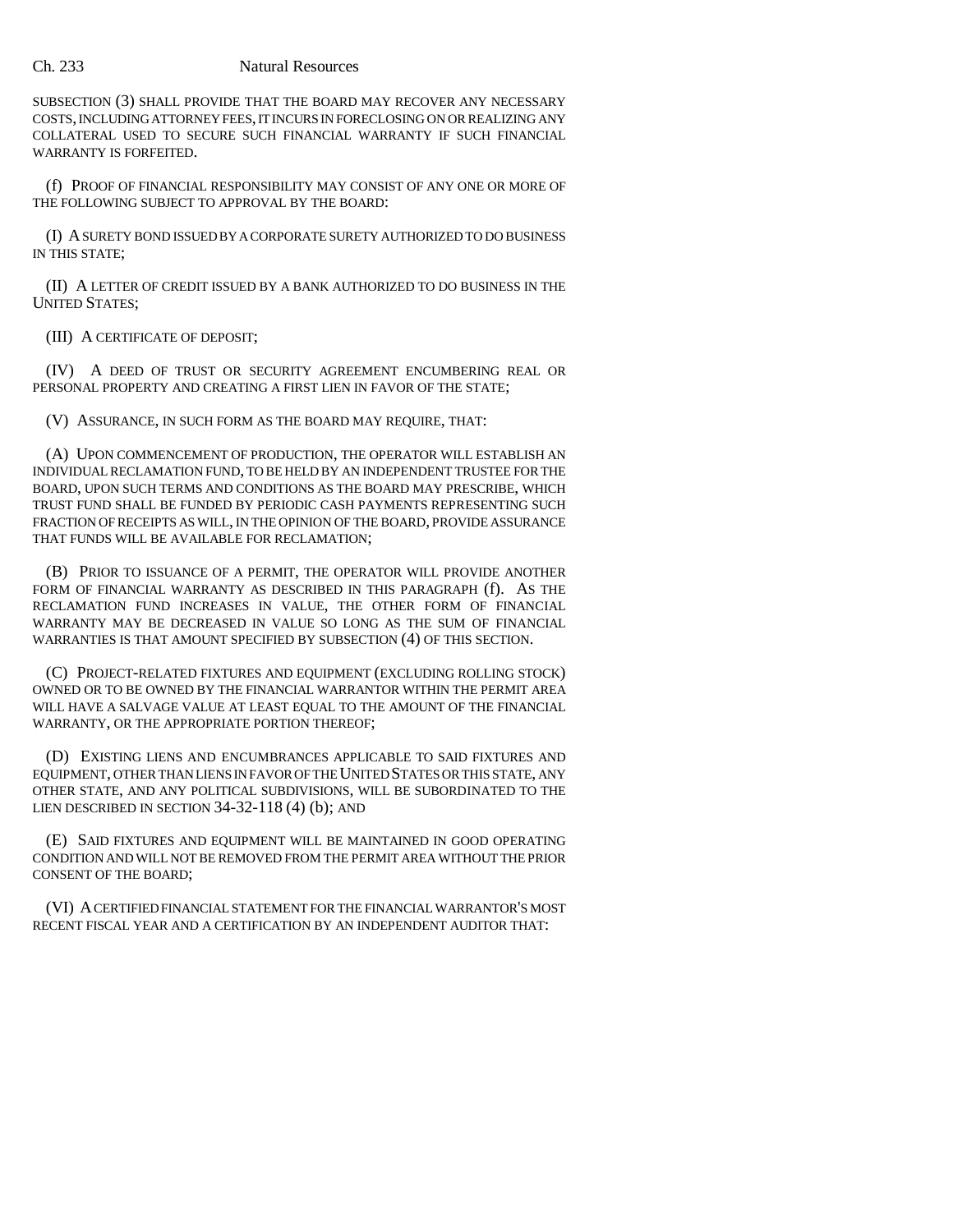(A) THE FINANCIAL WARRANTOR IS THE ISSUER OF ONE OR MORE CURRENTLY OUTSTANDING SENIOR CREDIT OBLIGATIONS THAT HAVE BEEN RATED BY A NATIONALLY RECOGNIZED RATING ORGANIZATION;

(B) SAID OBLIGATIONS ENJOY A RATING OF "A" OR BETTER; AND

(C) AT THE CLOSE OF THE FINANCIAL WARRANTOR'S MOST RECENT FISCAL YEAR, HIS OR HER NET WORTH WAS EQUAL TO OR GREATER THAN TWO TIMES THE AMOUNT OF ALL FINANCIAL WARRANTIES;

(VII) A CERTIFIED FINANCIAL STATEMENT FOR THE FINANCIAL WARRANTOR'S MOST RECENT FISCAL YEAR AND A CERTIFICATION BY AN INDEPENDENT AUDITOR THAT AS OF THE CLOSE OF SAID YEAR:

(A) THE FINANCIAL WARRANTOR'S NET WORTH WAS AT LEAST TEN MILLION DOLLARS AND WAS EQUAL TO OR GREATER THAN TWO TIMES THE AMOUNT OF ALL FINANCIAL WARRANTIES;

(B) THE FINANCIAL WARRANTOR'S TANGIBLE FIXED ASSETS IN THE UNITED STATES WERE WORTH AT LEAST TWENTY MILLION DOLLARS;

(C) THE FINANCIAL WARRANTOR'S TOTAL LIABILITIES-TO-NET-WORTH RATIO WAS NOT MORE THAN TWO TO ONE; AND

(D) THE FINANCIAL WARRANTOR'S NET INCOME, EXCLUDING NONRECURRING ITEMS, WAS POSITIVE. NONRECURRING ITEMS WHICH AFFECT NET INCOME SHOULD BE STATED IN ORDER TO DETERMINE IF THEY MATERIALLY AFFECT SELF-BONDING CAPACITY.

(VIII) PROOF THAT THE OPERATOR IS A DEPARTMENT OR DIVISION OF STATE GOVERNMENT OR A UNIT OF COUNTY OR MUNICIPAL GOVERNMENT.

(g) ANY PROOF OF FINANCIAL RESPONSIBILITY SUBMITTED OR REVISED ON OR AFTER JULY 1, 1993, SHALL BE IN COMPLIANCE WITH PARAGRAPHS (a), (b), AND (c) OF SUBSECTION (4) OF THIS SECTION.

(4) (a) The board shall prescribe the amount and duration of financial warranties, taking into account the nature, extent, and duration of the proposed mining operation and the magnitude, type, and estimated cost of planned reclamation.

(b) (I) In any single year during the life of a permit, the amount of required financial warranties shall not exceed the estimated cost of fully reclaiming all lands to be affected in said year, plus all lands affected in previous permit years and not yet fully reclaimed. For the purpose of this paragraph (b), reclamation costs shall be computed with reference to current reclamation costs. THE AMOUNT OF THE FINANCIAL WARRANTY SHALL BE SUFFICIENT TO ASSURE THE COMPLETION OF RECLAMATION OF AFFECTED LANDS IF THE OFFICE HAS TO COMPLETE SUCH RECLAMATION DUE TO FORFEITURE. SUCH FINANCIAL WARRANTY SHALL INCLUDE AN ADDITIONAL AMOUNT EQUAL TO FIVE PERCENT OF THE AMOUNT OF THE FINANCIAL WARRANTY TO DEFRAY THE ADMINISTRATIVE COSTS INCURRED BY THE OFFICE IN CONDUCTING THE RECLAMATION.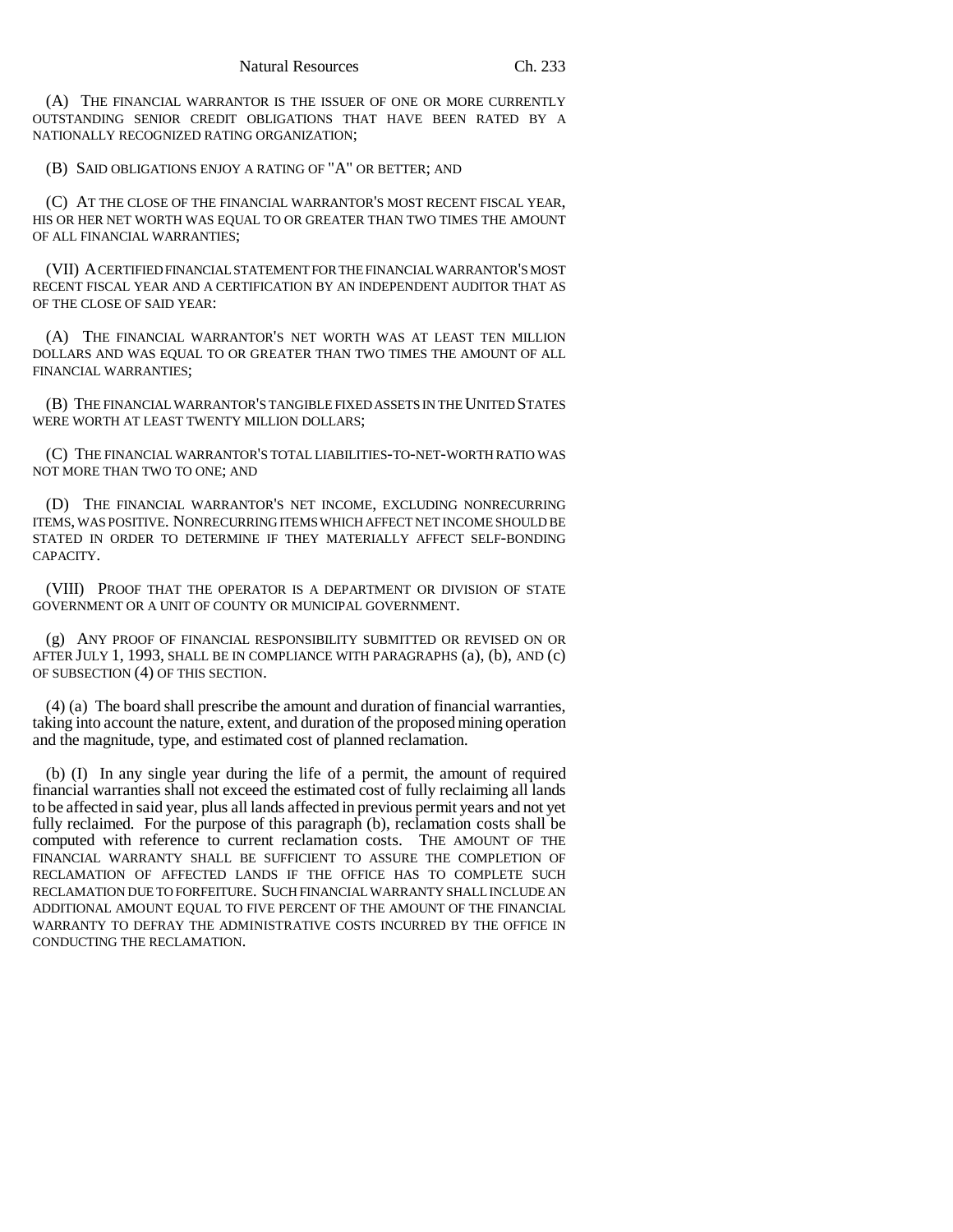(II) THE OFFICE AND THE BOARD SHALL TAKE REASONABLE MEASURES TO ASSURE THE CONTINUED ADEQUACY OF ANY FINANCIAL WARRANTY.

(c) (I) The board may:

(A) From time to time for good cause shown, increase or decrease the amount and duration of required financial warranties;

(B) BY RULE OR PERMIT CONDITION REQUIRE PROOF OF VALUE ON A PERIODIC BASIS OF ALL OR ANY GROUP OF WARRANTIES HELD BY THE BOARD; AND

(C) BY RULE OR PERMIT CONDITION LIMIT CERTAIN TYPES OF WARRANTIES TO SPECIFIC PURPOSES ONLY OR REQUIRE A DESIGNATED PERCENTAGE OF THE TOTAL BOND BE HELD IN EASILY VALUED AND CONVERTIBLE INSTRUMENTS.

(II) A financial warrantor shall have sixty days after the date of notice of any such adjustment to fulfill all new requirements.

 $(5)$  (a) An operator may file a written notice of completion with the board OFFICE whenever he SUCH OPERATOR believes he SUCH OPERATOR has completed any or all requirements of this article with respect to any or all of his SUCH OPERATOR'S affected lands EXCEPT FOR ANY SUCH LANDS IN DESIGNATED MINING OPERATIONS. The board OFFICE shall, within sixty days after receiving said notice, or as soon thereafter as weather conditions permit, inspect lands and reclamation described in the notice to determine if the operator has complied with all applicable requirements.

(b) If the board OR OFFICE finds that the operator has successfully complied with any or all requirements of this article, it shall release all performance and financial warranties applicable to said requirements. Releases shall be in writing and shall be delivered to the owner or operator promptly after the date of such finding.

(c) If the board OR OFFICE finds that the operator has not complied with applicable requirements of this article, it shall so advise the operator not more than sixty days after the date of the inspection.

(d) If the board OFFICE fails to conduct an inspection within the time specified in  $\alpha$  paragraph (a) of this subsection (5) or fails to advise the operator of deficiencies within the time specified in paragraph (c) of this subsection (5), then all financial warranties applicable to reclamation described in the notice shall be deemed released as a matter of law.

(5.5) (a) (I) AN OPERATOR MAY FILE A WRITTEN NOTICE OF COMPLETION WITH THE OFFICE UPON COMPLETION OF ALL REQUIREMENTS OF THIS ARTICLE WITH RESPECT TO ANY OR ALL OF SUCH OPERATOR'S AFFECTED LANDS AT A DESIGNATED MINING OPERATION.

(II) THE OFFICE SHALL INSPECT LANDS AND RECLAMATION DESCRIBED IN ANY SUCH WRITTEN NOTICE TO DETERMINE IF THE OPERATOR HAS COMPLIED WITH ALL APPLICABLE REQUIREMENTS WITHIN SIXTY DAYS AFTER RECEIVING SUCH NOTICE OR AS SOON THEREAFTER AS WEATHER CONDITIONS PERMIT.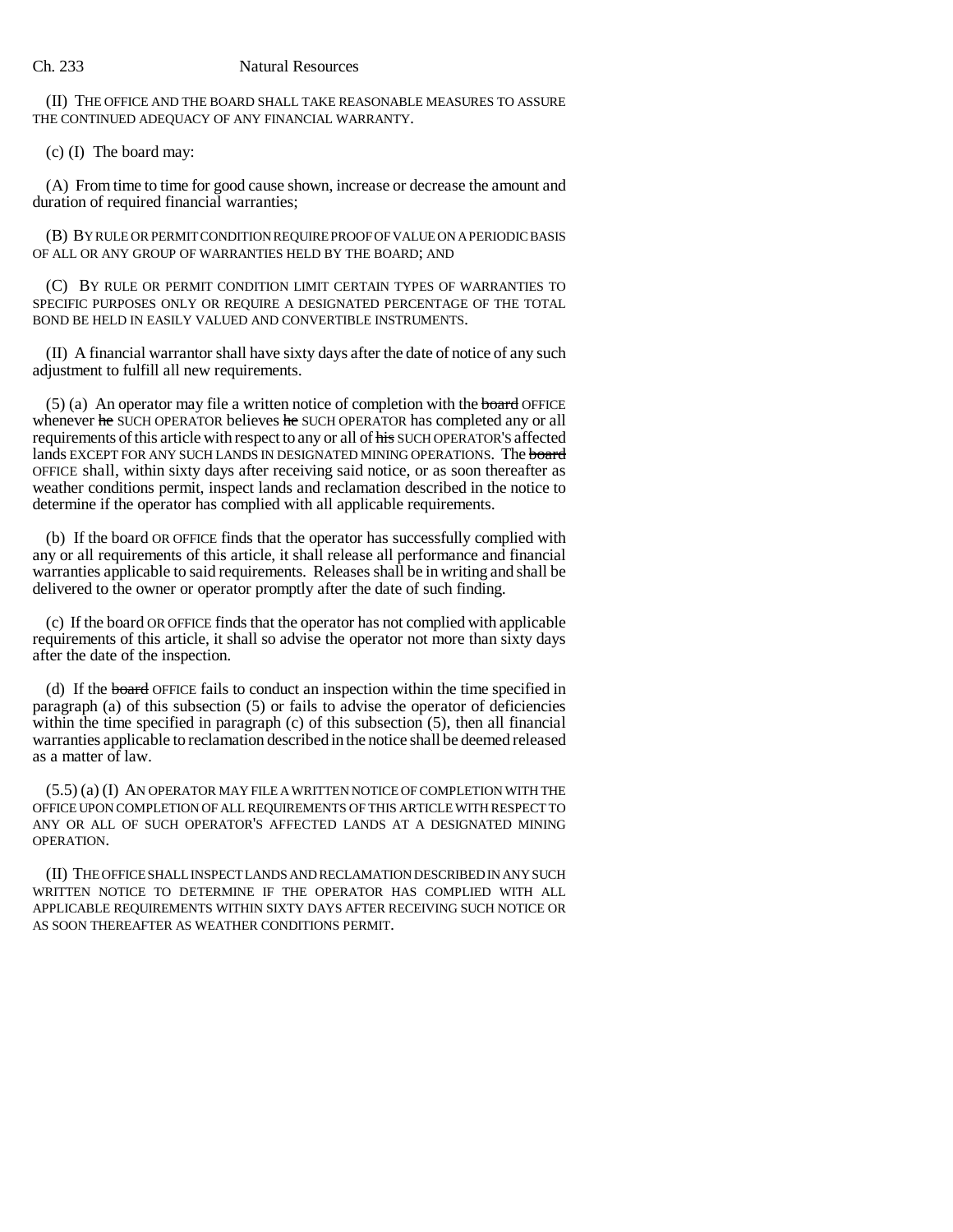#### Natural Resources Ch. 233

(b) IF THE BOARD OR OFFICE FINDS THAT THE OPERATOR HAS COMPLIED WITH ALL REQUIREMENTS OF THIS ARTICLE, IT SHALL PROMPTLY DELIVER A WRITTEN RELEASE OF ANY PERFORMANCE AND FINANCIAL WARRANTIES, OR PORTION THEREOF, TO THE OWNER OR OPERATOR ACCORDING TO THE FOLLOWING SCHEDULE:

(I) AN APPROPRIATE AMOUNT OF THE FINANCIAL WARRANTY FOR THE APPLICABLE PERMIT AREA SHALL BE RELEASED WHEN THE OPERATOR COMPLETES THE REQUIREMENTS OF THE APPROVED RECLAMATION PLAN; AND

(II) THE PERFORMANCE WARRANTY AND THE REMAINING PORTION OF THE FINANCIAL WARRANTY SHALL BE RELEASED ON SUCH SCHEDULE AS THE BOARD MAY PRESCRIBE; EXCEPT THAT ALL REMAINING PORTIONS OF THE WARRANTY SHALL BE RELEASED AT THE END OF THE PERIOD DESCRIBED IN PARAGRAPH (e) OF THIS SUBSECTION (5.5) IF, AT THAT TIME, THE AFFECTED LAND HAS BEEN RECLAIMED FOR A BENEFICIAL USE AND IS IN COMPLIANCE WITH ALL APPLICABLE PERFORMANCE STANDARDS.

(c) (I) IF THE BOARD OR OFFICE FINDS THAT THE OPERATOR HAS NOT COMPLIED WITH APPLICABLE REQUIREMENTS OF THIS ARTICLE, IT SHALL SO ADVISE THE OPERATOR NOT MORE THAN SIXTY DAYS AFTER THE DATE OF AN INSPECTION CONDUCTED PURSUANT TO PARAGRAPH (a) OR (e) OF THIS SUBSECTION (5.5).

(II) IF THE OPERATOR IS NOT ENTITLED TO A RELEASE OF THE FINANCIAL WARRANTY, OR PORTION THEREOF, PURSUANT TO PARAGRAPH (b) OF THIS SUBSECTION (5.5), THE BOARD OR OFFICE MAY SPECIFY A RECLAMATION SCHEDULE AND ADJUST THE AMOUNT OF THE FINANCIAL WARRANTY PURSUANT TO PARAGRAPH (c) OF SUBSECTION (4) OF THIS SECTION.

(d) IF THE OFFICE FAILS TO CONDUCT AN INSPECTION WITHIN THE TIME SPECIFIED IN PARAGRAPH (a) OR (e) OF THIS SUBSECTION (5.5) OR FAILS TO ADVISE THE OPERATOR OF ANY DEFICIENCIES WITHIN THE TIME SPECIFIED IN PARAGRAPH (c) OF THIS SUBSECTION (5.5), THEN THAT PORTION OF THE FINANCIAL WARRANTIES APPLICABLE TO RECLAMATION DESCRIBED IN THE NOTICE OR REQUEST FOR RELEASE SHALL BE DEEMED RELEASED AS A MATTER OF LAW.

(e) AT SUCH TIME AS THE BOARD OR OFFICE MAY PRESCRIBE, BUT NO MORE THAN FIVE YEARS AFTER THE RELEASE OF A PORTION OF THE FINANCIAL WARRANTY AS DESCRIBED IN SUBPARAGRAPH (I) OF PARAGRAPH (b) OF THIS SUBSECTION (5.5), THE OPERATOR MAY FILE A WRITTEN REQUEST FOR RELEASE OF THE PERFORMANCE WARRANTY AND THE REMAINING PORTION OF THE FINANCIAL WARRANTY. THE OFFICE SHALL INSPECT ANY LANDS AND RECLAMATION DESCRIBED IN THE REQUEST WITHIN SIXTY DAYS AFTER RECEIVING SUCH REQUEST OR AS SOON THEREAFTER AS WEATHER CONDITIONS PERMIT TO DETERMINE WHETHER THE AFFECTED LAND HAS BEEN RECLAIMED FOR A BENEFICIAL USE AND IS IN COMPLIANCE WITH ALL APPLICABLE PERFORMANCE STANDARDS.

(6) (a) Financial warranties shall be maintained in good standing for the entire life of any permit issued under this article. Financial warrantors shall immediately notify the board of any event which may impair their warranties.

(b) Each financial warrantor providing proof of financial responsibility in a form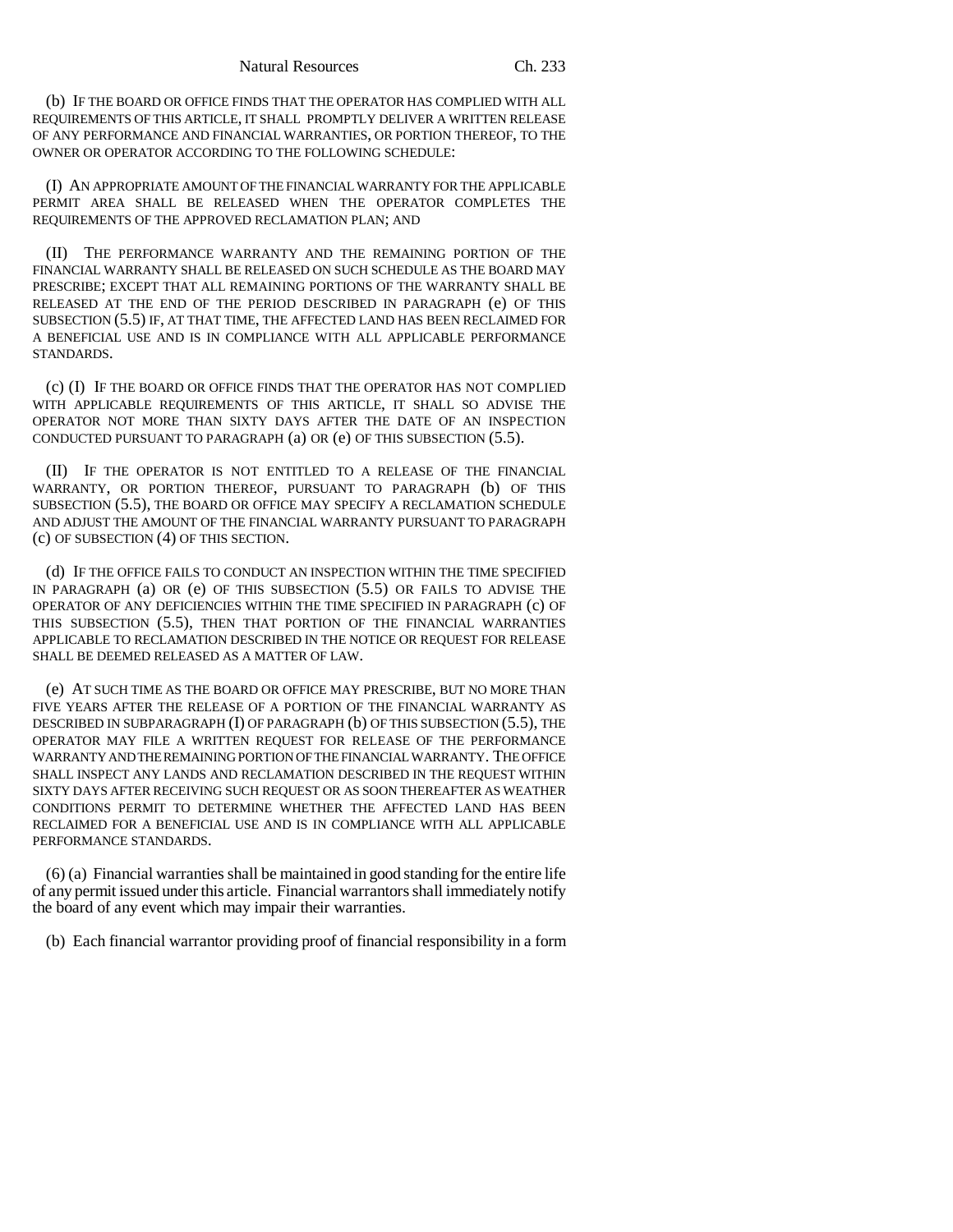#### Ch. 233 Natural Resources

described in subparagraphs (V) through (VIII) of paragraph  $(a)$  SUBPARAGRAPHS (IV) TO (VII) OF PARAGRAPH (f) of subsection (3) OR IN SUBSECTION (8) of this section shall annually cause to be filed with the board a certification by an independent auditor that, as of the close of the financial warrantor's most recent fiscal year, the financial warrantor continued to meet all applicable requirements of said subparagraphs. Financial warrantors who no longer meet said requirements shall instead cause to be filed an alternate form of financial warranty.

(c) Each financial warrantor providing proof of financial responsibility in a form described in subparagraphs  $(V)$  through  $(VIII)$  of paragraph $(a)$  SUBPARAGRAPHS (IV) TO (VII) OF PARAGRAPH (f) of subsection (3) OR IN SUBSECTION (8) of this section shall notify the board within sixty days of any net loss incurred in any quarterly period.

(d) Whenever the board receives a notice under paragraph (a) or (c) of this subsection (6), fails to receive a certification or substitute warranty as required by paragraph (b) of this subsection (6), or otherwise has reason to believe that a financial warranty has been materially impaired, it may convene a hearing for the purpose of determining whether impairment has in fact occurred.

(e) Whenever the board elects to convene a hearing pursuant to this subsection (6), it may hire an independent consultant to provide expert advice at the hearing. The fees of any such consultant shall be paid by the financial warrantor, and no consultant shall be hired until the financial warrantor signs a written fee agreement in such form as the board may prescribe. In the event that a financial warrantor refuses to sign such an agreement, the board may, without hearing, order the financial warrantor to provide an alternate form of financial warranty.

(f) At any hearing held pursuant to this subsection (6), if the board finds that a financial warranty has been materially impaired, it may order the financial warrantor to provide an alternate form of financial warranty.

(g) A financial warrantor shall have ninety days to provide any alternate warranty required under this subsection (6).

(h) All hearings held under this subsection (6) shall comply with all requirements of article 4 of title 24, C.R.S.

(i) Any order issued pursuant to this subsection  $(6)$  shall remain in effect for a period of one year. Thereafter, the financial warrantor may file any form of financial warranty if all requirements of subsections (3) and (4) of this section are met.

(7) For the purposes of this section:

(a) "Rating of "A" or better" means that the rating organization has determined that the obligations are at least of an upper-medium grade, meaning that factors giving security to the principal and interest are considered adequate but that elements may be present which suggest the possibility of adverse effects if economic and trade conditions change.

(b) "Salvage value" means fifteen percent of the original invoice price of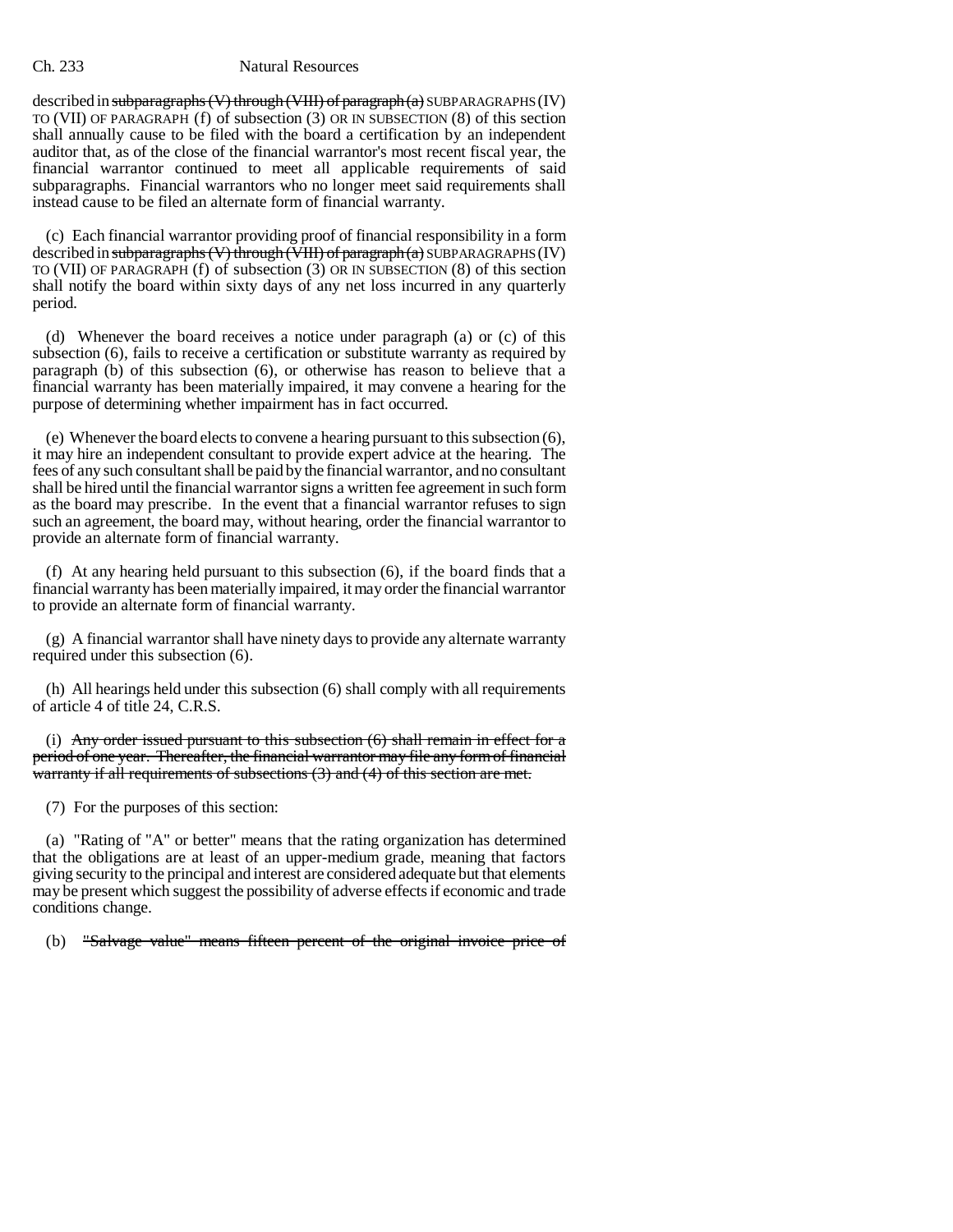### project-related fixtures.

(8) (a) THE BOARD OR OFFICE MAY, IN ITS DISCRETION, ACCEPT A FIRST PRIORITY LIEN IN THE AMOUNT OF THE FINANCIAL WARRANTY PRESCRIBED PURSUANT TO SUBSECTION (4) OF THIS SECTION ON ANY PROJECT-RELATED FIXTURES AND EQUIPMENT THAT MUST REMAIN ON-SITE IN ORDER FOR THE RECLAMATION PLAN TO BE PERFORMED IN LIEU OF INCLUDING THE COST OF ACQUIRING AND INSTALLING SUCH FIXTURES AND EQUIPMENT.

(b) THE BOARD OR OFFICE MAY ACCEPT A FIRST PRIORITY LIEN ON ANY PROJECT-RELATED FIXTURES AND EQUIPMENT THAT MUST BE DEMOLISHED OR REMOVED FROM THE SITE UNDER THE RECLAMATION PLAN. THE BOARD OR OFFICE MAY, IN ITS DISCRETION, ACCEPT SUCH A LIEN AS A PORTION OF THE PROOF OF FINANCIAL RESPONSIBILITY IF THE AMOUNT CREDITED FOR SUCH LIEN DOES NOT EXCEED THE COST OF DEMOLISHING AND REMOVING THE SUBJECT FIXTURES AND EQUIPMENT OR THE MARKET VALUE OF SUCH FIXTURES AND EQUIPMENT, WHICHEVER IS LESS.

(c) ANY FIXTURES AND EQUIPMENT ACCEPTED PURSUANT TO THIS SUBSECTION (8) SHALL BE INSURED AND MAINTAINED IN GOOD OPERATING CONDITION AND SHALL NOT BE REMOVED FROM THE PERMIT AREA WITHOUT THE PRIOR CONSENT OF THE BOARD. EACH FINANCIAL WARRANTOR PROVIDING A LIEN ON SUCH EQUIPMENT AND FIXTURES SHALL FILE AN ANNUAL REPORT WITH THE OFFICE IN SUFFICIENT DETAIL TO FULLY DESCRIBE THE CONDITION, VALUE, AND LOCATION OF ALL PLEDGED FIXTURES AND EQUIPMENT. SUCH FINANCIAL WARRANTOR SHALL NOT PLEDGE SUCH EQUIPMENT AND FIXTURES TO SECURE ANY OTHER OBLIGATION AND SHALL IMMEDIATELY NOTIFY THE OFFICE OF ANY OTHER INTEREST THAT ARISES IN THE PLEDGED PROPERTY.

**SECTION 11.** 34-32-118 (5), Colorado Revised Statutes, 1984 Repl. Vol., is amended to read:

**34-32-118. Forfeiture of financial warranties.** (5) Funds recovered by the attorney general in proceedings brought pursuant to subsection (4) of this section shall be held in the account described in section 34-32-122 and shall be used to reclaim lands covered by the forfeited warranties; EXCEPT THAT FIVE PERCENT OF THE AMOUNT OF THE FINANCIAL WARRANTY SHALL BE DEPOSITED IN THE MINED LAND RECLAMATION FUND, CREATED IN SECTION 34-32-127, TO COVER THE ADMINISTRATIVE COSTS INCURRED BY THE OFFICE IN PERFORMING RECLAMATION. The board shall have a right of entry to reclaim said lands. Upon completion of such reclamation, the board shall present to the financial warrantor a full accounting and shall refund all unspent moneys.

**SECTION 12.** Article 32 of title 34, Colorado Revised Statutes, 1984 Repl. Vol., as amended, is amended BY THE ADDITION OF A NEW SECTION to read:

**34-32-121.5. Reporting certain conditions.** ANY PERSON ENGAGED IN ANY MINING OPERATION SHALL NOTIFY THE OFFICE OF ANY FAILURE OR IMMINENT FAILURE, AS SOON AS REASONABLY PRACTICABLE AFTER SUCH PERSON HAS KNOWLEDGE OF SUCH CONDITION, OF: ANY IMPOUNDMENT, EMBANKMENT, OR SLOPE THAT POSES A REASONABLE POTENTIAL FOR DANGER TO ANY PERSONS OR PROPERTY OR TO THE ENVIRONMENT; OR ANY ENVIRONMENTAL PROTECTION FACILITY DESIGNED TO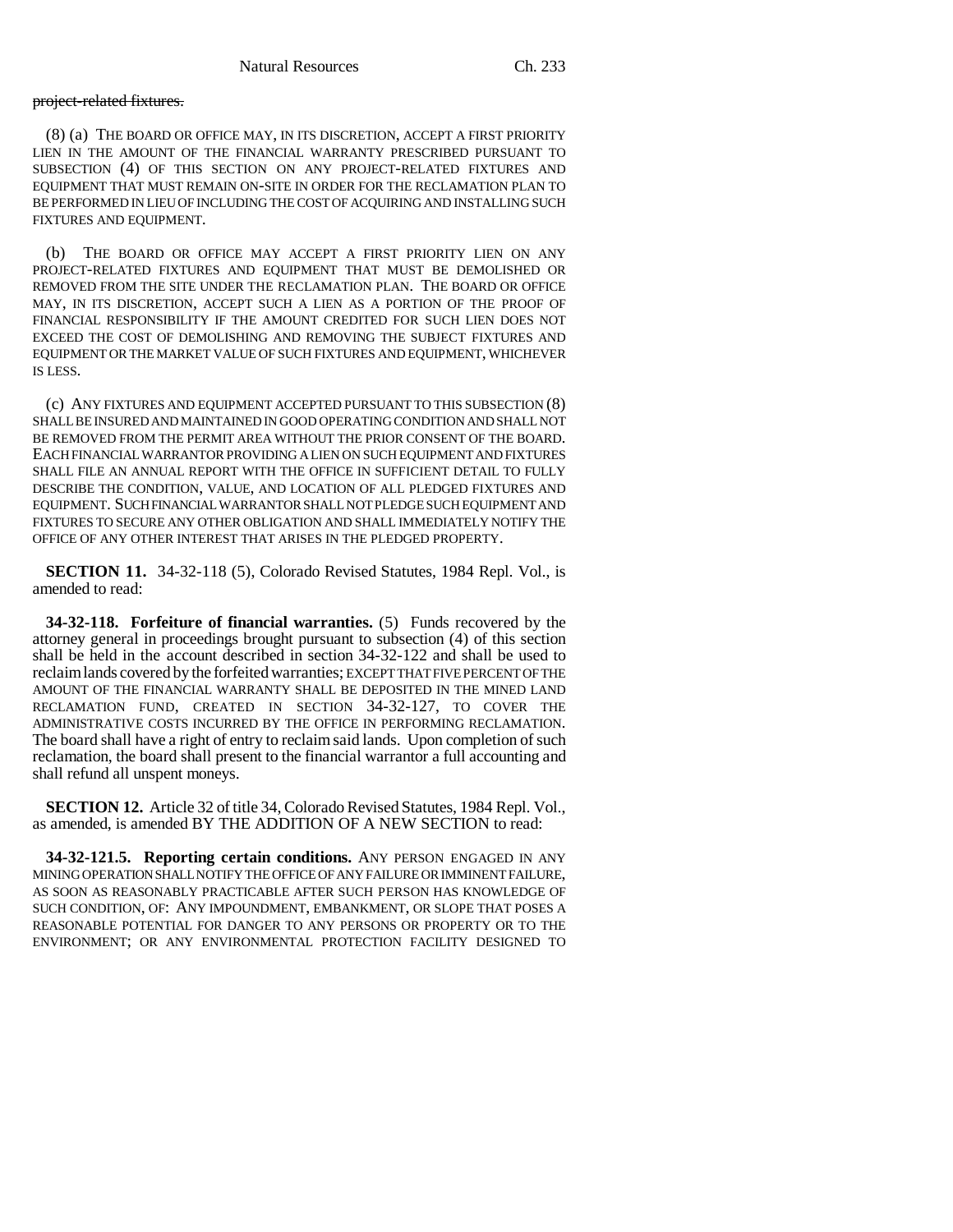CONTAIN OR CONTROL CHEMICALS OR WASTE WHICH ARE ACID- OR TOXIC-FORMING, AS IDENTIFIED IN THE PERMIT.

**SECTION 13.** 34-32-122, Colorado Revised Statutes, 1984 Repl. Vol., as amended, is amended to read:

**34-32-122. Fees, civil penalties, and forfeitures - deposit - emergency response cash fund - created.** (1) (a) All fees AND ASSESSMENTS collected pursuant to this article AND FIVE PERCENT OF THE PROCEEDS OF ANY FINANCIAL WARRANTY FORFEITED PURSUANT TO SECTION 34-32-118 shall be deposited in the mined land reclamation fund FOR ADMINISTRATIVE COSTS ASSOCIATED WITH RECLAIMING SITES FOR WHICH THE FINANCIAL WARRANTY HAS BEEN REVOKED. All civil penalties collected under the provisions of this article shall be deposited in the general fund. NINETY-FIVE PERCENT OF the proceeds of all financial warranties forfeited under the provisions of section 34-32-118 shall be deposited in a special account in the general fund established by the board for the purposes of reclaiming lands which were obligated to be reclaimed under the permits upon which such financial warranties have been forfeited.

(b) Repealed, L. 88, p. 1215, § 16, effective July 1, 1988.

(2) Any applicant that desires to utilize the self-insurance provisions listed in section  $34-32-117$  (3) (a) (V) to (3) (a) (VIII) 34-32-117 (3) (f) (IV) TO (3) (f) (VII) OR (8) shall pay an annual fee to the office sufficient to defray the actual cost to the office of establishing and reviewing the financial warranty of the applicant. These funds are hereby annually made available to the office which shall utilize outside financial and legal services for this purpose.

(3) (a) (I) THE BOARD IS HEREBY AUTHORIZED TO ACCEPT GRANTS AND DONATIONS FOR THE PURPOSES OF RESPONDING TO EMERGENCIES AS SET FORTH IN THIS SUBSECTION (3). ALL GRANTS AND DONATIONS ACCEPTED PURSUANT TO THIS SUBSECTION (3) SHALL BE TRANSMITTED TO THE STATE TREASURER WHO SHALL CREDIT THE SAME TO THE EMERGENCY RESPONSE CASH FUND, WHICH FUND IS HEREBY CREATED.

(II) THE EMERGENCY RESPONSE CASH FUND SHALL BE AVAILABLE FOR USE BY THE EXECUTIVE DIRECTOR TO CONDUCT EMERGENCY RESPONSES OR TO PERFORM EMERGENCY RECLAMATION ACTIVITIES AT MINING OPERATIONS SUBJECT TO THIS ARTICLE.

(III) AN AMOUNT EQUAL TO THE CIVIL PENALTIES COLLECTED PURSUANT TO SECTION 34-32-123 SHALL BE SUBJECT TO APPROPRIATION BY THE GENERAL ASSEMBLY FOR PURPOSES OF RESPONDING TO EMERGENCIES AS SET FORTH IN THIS SUBSECTION (3), IF THE GENERAL ASSEMBLY DETERMINES THAT FUNDS IN THE EMERGENCY RESPONSE CASH FUND ARE INADEQUATE TO ADEQUATELY RESPOND TO AN EMERGENCY.

(b) "EMERGENCY" MEANS ANY EVENT TO WHICH THE BOARD IS AUTHORIZED TO RESPOND PURSUANT TO SECTION 34-32-124.5.

(c) (I) THE EXECUTIVE DIRECTOR IS AUTHORIZED TO BRING AN ACTION IN THE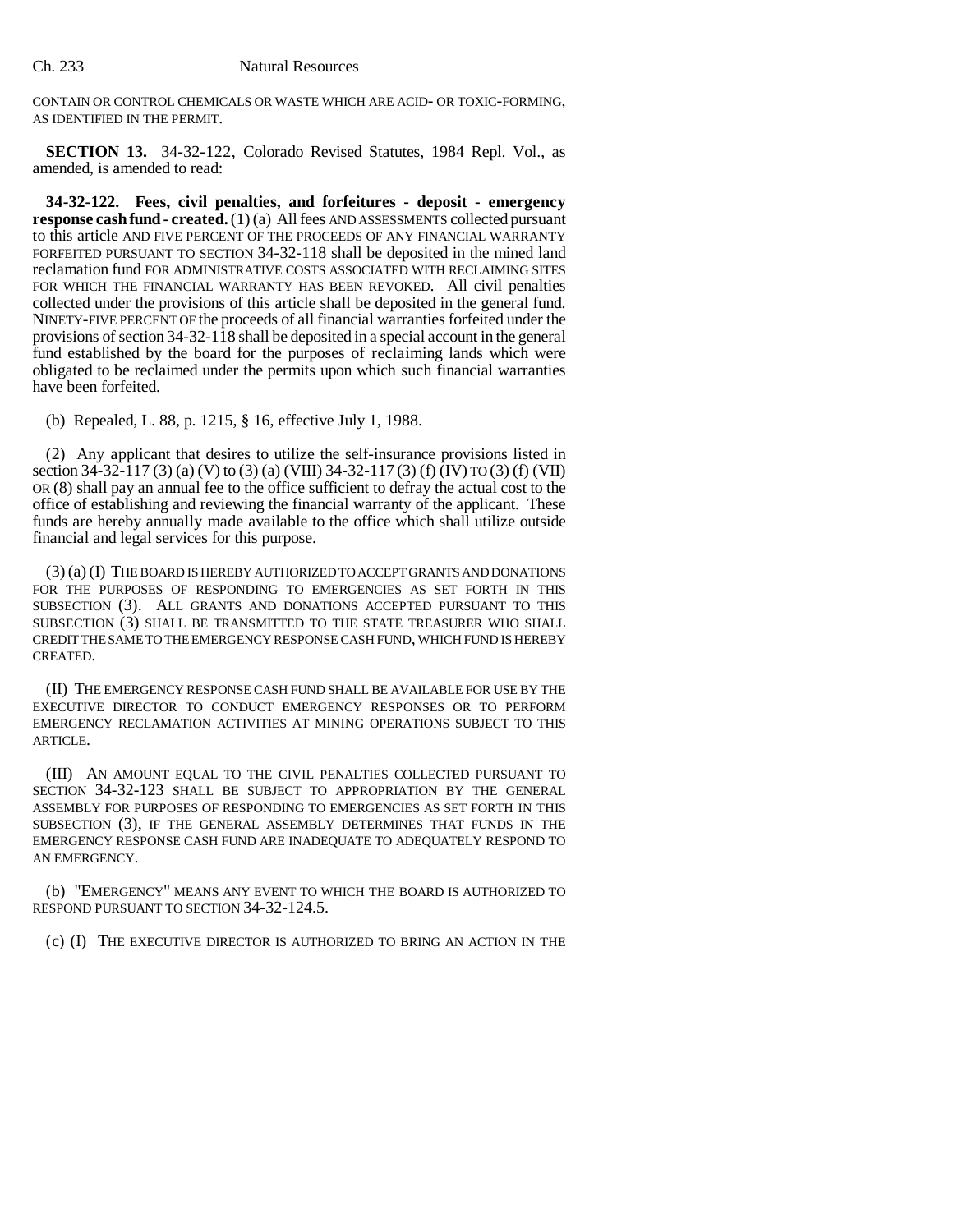DISTRICT COURT AGAINST ANY OWNER, OPERATOR, OR PERMIT HOLDER WHOSE ACTIONS THE EXECUTIVE DIRECTOR REASONABLY BELIEVES NECESSITATED THE EMERGENCY RESPONSE OR CAUSED THE EMERGENCY. THE PURPOSE OF ANY SUCH ACTION SHALL BE TO RECOVER THE FUNDS EXPENDED FROM THE EMERGENCY RESPONSE CASH FUND FROM SUCH OWNER, OPERATOR, OR PERMIT HOLDER.

(II) THE BURDEN OF PROOF IN ANY ACTION BROUGHT PURSUANT TO THIS PARAGRAPH (c) SHALL BE ON THE STATE WHICH SHALL DEMONSTRATE WITH COMPETENT EVIDENCE THAT:

(A) AN EMERGENCY EXISTED;

(B) THE PARTIES NAMED NECESSITATED THE EMERGENCY RESPONSE OR CAUSED THE EMERGENCY; AND

(C) THE RESPONSE WAS REASONABLE UNDER THE CIRCUMSTANCES KNOWN OR REASONABLY THOUGHT TO EXIST BY THE STATE.

(III) NOTHING IN THIS PARAGRAPH (c) SHALL BE CONSTRUED TO PREVENT A NAMED PARTY FROM CHALLENGING THE ADEQUACY OF THE EVIDENCE OR FROM PRESENTING CONTRARY EVIDENCE.

(IV) IF THERE IS A CONFLICT REGARDING COSTS INCURRED BY THE OFFICE PURSUANT TO THIS SUBSECTION (3), THE STATE SHALL BEAR THE BURDEN OF PROOF.

(d) THE COURT MAY APPORTION RESPONSIBILITY FOR ANY AWARD OF REASONABLE EMERGENCY RESPONSE COSTS TO ANY PARTY OR PARTIES IN ANY PROPORTION AS MAY BE EQUITABLE UNDER THE CIRCUMSTANCES; EXCEPT THAT LIABILITY SHALL BE SEVERAL AND INDIVIDUAL AND NOT JOINT AND COLLECTIVE.

(4) IF THE BOARD MAKES FINDINGS PURSUANT TO SECTION 34-32-124.5 (1) WHICH JUSTIFY AN EMERGENCY RESPONSE, IT MAY:

(a) ESTABLISH AN EMERGENCY RESPONSE TEAM;

(b) ENTER THE PROPERTY AND TAKE REMEDIAL ACTION NECESSARY TO BRING THE OPERATION INTO COMPLIANCE WITH THE PERMIT OR REMOVE AN IMMINENT THREAT TO THE PUBLIC HEALTH AND SAFETY;

(c) ISSUE A WRITTEN CEASE AND DESIST ORDER REQUIRING ANY PARTY TO IMMEDIATELY DISCONTINUE AN ACTIVITY; AND

(d) APPLY TO THE DISTRICT COURT FOR THE DISTRICT IN WHICH THE ACTIVITY IS OCCURRING FOR A TEMPORARY RESTRAINING ORDER, TEMPORARY INJUNCTION, OR PERMANENT INJUNCTION.

(5) NOTHING IN THIS SECTION SHALL BE CONSTRUED TO QUALIFY THE AUTHORITY OF THE EXECUTIVE DIRECTOR OR TO PREVENT THE EXECUTIVE DIRECTOR FROM TAKING ACTION PURSUANT TO SUBSECTION (3) OF THIS SECTION.

**SECTION 14.** 34-32-124 (2), Colorado Revised Statutes, 1984 Repl. Vol., is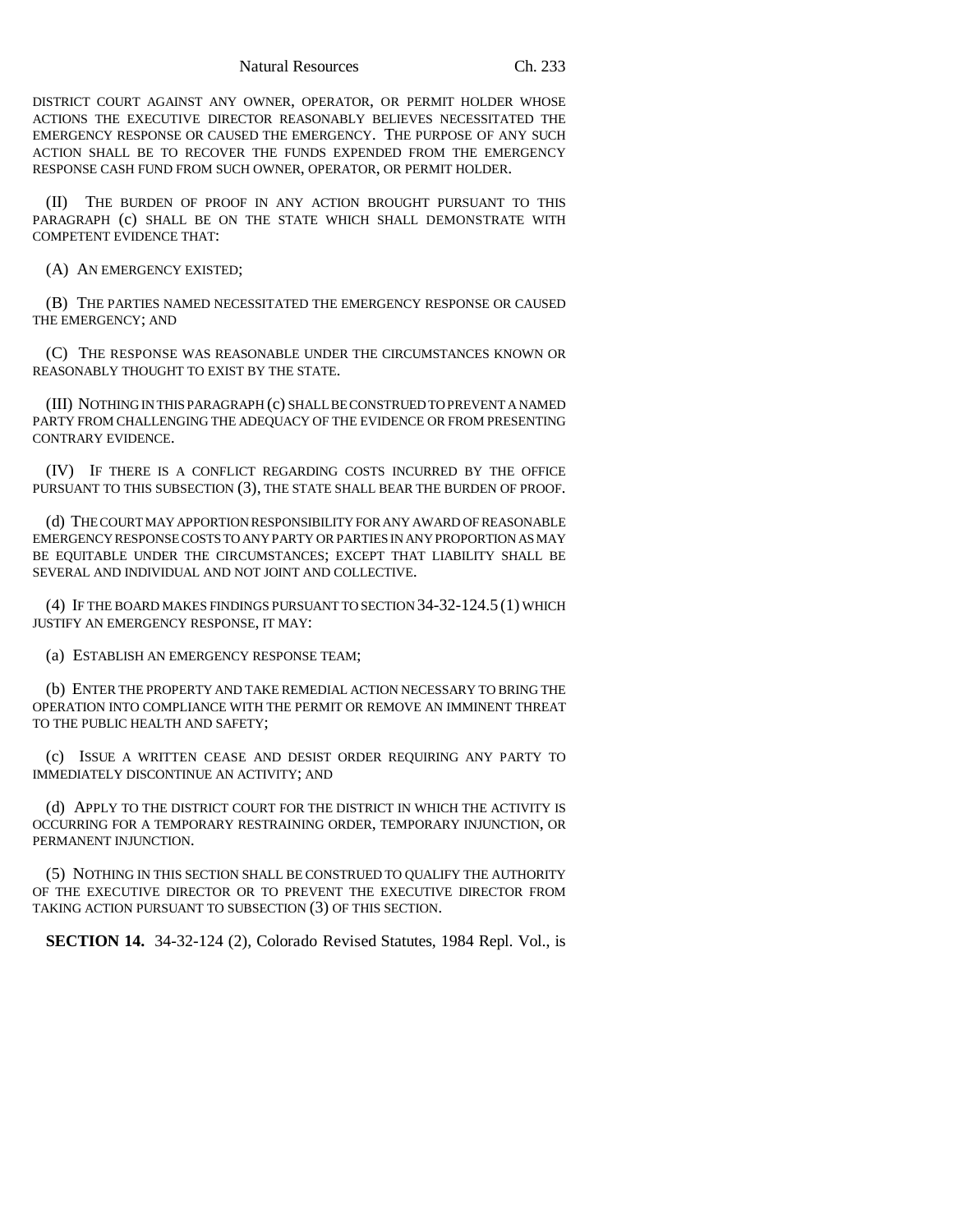amended to read:

**34-32-124. Failure to comply with the conditions of an order, permit, or regulation.** (2) (a) If the board determines that there exists any violation of any provisions of this article or of any notice, permit, or regulation issued or promulgated under authority of this article, the board may issue a cease and desist order. Such order shall set forth the provisions alleged to be violated, the facts alleged to constitute the violation, and the time by which the acts or practices complained of must be terminated and may include the nature of any corrective action proposed to be required. Such order shall be served personally or by certified mail, return receipt requested, upon the alleged violator or his THE VIOLATOR'S agent for service of process.

(b) ANY COSTS INCURRED BY THE BOARD OR OFFICE IN CARRYING OUT CORRECTIVE ACTION PURSUANT TO THIS SECTION MAY BE ASSESSED AGAINST THE VIOLATOR. THE BOARD MAY ALSO ASSESS ADDITIONAL COSTS AGAINST THE VIOLATOR FOR ANY INORDINATE EXPENDITURE OF BOARD OR OFFICE RESOURCES NECESSITATED BY THE ADMINISTRATION OF SUCH CORRECTIVE ACTION.

**SECTION 15.** Article 32 of title 34, Colorado Revised Statutes, 1984 Repl. Vol., as amended, is amended BY THE ADDITION OF A NEW SECTION to read:

**34-32-124.5. Emergencies endangering public health or the environment.** (1) FOLLOWING AN INVESTIGATION, AN EMERGENCY RESPONSE SHALL BE JUSTIFIED PURSUANT TO SECTION 34-32-122 (3), IF THE BOARD OR OFFICE DETERMINES THAT ANY PERSON IS:

(a) ENGAGING IN ANY ACTIVITY NOT SANCTIONED BY, OR WHICH CONSTITUTES A MATERIAL VIOLATION OF, A PERMIT FOR A MINING OPERATION, IF SUCH ACTIVITY CONSTITUTES AN IMMEDIATE, UNDUE, AND UNWARRANTED RISK OF SERIOUS HARM TO PERSONS OR PROPERTY OR TO THE ENVIRONMENT; OR

(b) AN OPERATOR WITH A PERMIT WHO IS FAILING OR REFUSING TO RESPOND TO A BOARD ORDER REQUIRING CORRECTIVE ACTIONS FOR:

(I) ANY FAILURE OR IMMINENT FAILURE OF ANY IMPOUNDMENT, EMBANKMENT, OR SLOPE IDENTIFIED IN SUCH PERMIT; OR

(II) ANY ENVIRONMENTAL PROTECTION FACILITY OR MEASURE IDENTIFIED IN THE PERMIT WHICH IS DESIGNED FOR CONTROL OR CONTAINMENT OF CHEMICALS OR WASTE WHICH ARE TOXIC, TOXIC-FORMING, OR ACID; OR

(III) ANY OTHER MEASURE IDENTIFIED IN SUCH PERMIT OR AS PROVIDED FOR IN THIS ARTICLE OR ANY RULE PROMULGATED PURSUANT TO THIS ARTICLE, WHICH IS INTENDED TO PROTECT HUMAN HEALTH OR PROPERTY OR THE ENVIRONMENT.

**SECTION 16.** 34-32-127 (2), Colorado Revised Statutes, 1984 Repl. Vol., as amended, is amended to read:

**34-32-127. Mined land reclamation fund - created - fees - fee adjustments.** (2) (a) Fees shall be collected by the office according to the following schedule: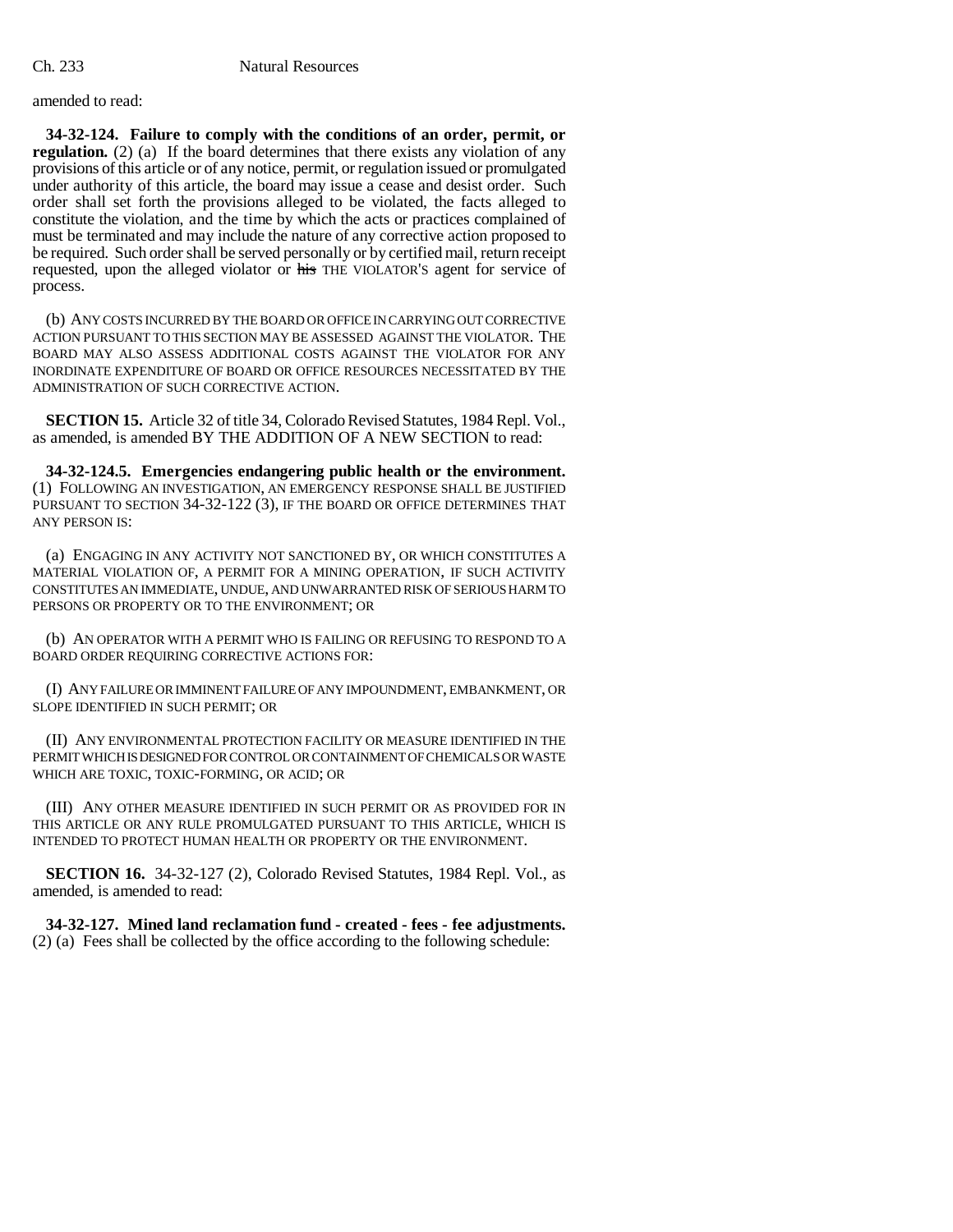(I) Applications pursuant to:

| (A) Section $34-32-110(1)$ | \$ 250 |
|----------------------------|--------|
| (B) Section $34-32-110(2)$ | 875    |
| (C) Section $34-32-110(7)$ | 1500   |

(D) Section 34-32-111 625

(E) Section 34-32-112, except for applications relating to the mining operations specified in sub-subparagraphs  $\overline{(F)}$  to  $\overline{(J)}$  (F) AND (G) of this subparagraph (I)1875

|  | (F) Section 34-32-112 relating to quarries |  |
|--|--------------------------------------------|--|
|--|--------------------------------------------|--|

(G) Section 34-32-112 relating to mining operations, OTHER THAN DESIGNATED MINING OPERATIONS, where chemical or thermal processing is used for milling of an ore 3100 ore 3100

| (H) Section $34-32-112$ (8) relating to reclamation permit amendments              | 1550 |
|------------------------------------------------------------------------------------|------|
| (I) Section $34-32-112$ (8) relating to revisions to permits other than amendments | 150  |

|  | (J) Section 34-32-112 (8) relating to temporary cessations of operations | 100 |
|--|--------------------------------------------------------------------------|-----|
|--|--------------------------------------------------------------------------|-----|

(L) Section 34-32-119 100

(M) SECTION 34-32-112 RELATING TO DESIGNATED MINING OPERATIONS: THE BOARD MAY DESIGNATE AN APPLICATION FEE BY RULE BASED UPON THE ESTIMATED COST TO THE OFFICE FOR PROCESSING CERTIFICATION AND ADMINISTRATIVE REVIEW OF SUCH PERMITS WHICH SHALL NOT BE LESS THAN \$875 OR MORE THAN \$9,000, FOR SUCH OPERATION.

(II) Annual fees for fiscal year 1991-92 for operations pursuant to:

| (A) Section $34-32-110(1)$  | \$45 |
|-----------------------------|------|
| (B) Section 34-32-110 $(2)$ | 120  |
| (C) Section $34-32-111$     | 350  |
| (D) Section $34-32-112$     | 430  |
|                             |      |

(III) Annual fees for fiscal year 1992-1993 for operations pursuant to:

| (A) Section $34-32-110(1)$ |  | \$60 |
|----------------------------|--|------|
|----------------------------|--|------|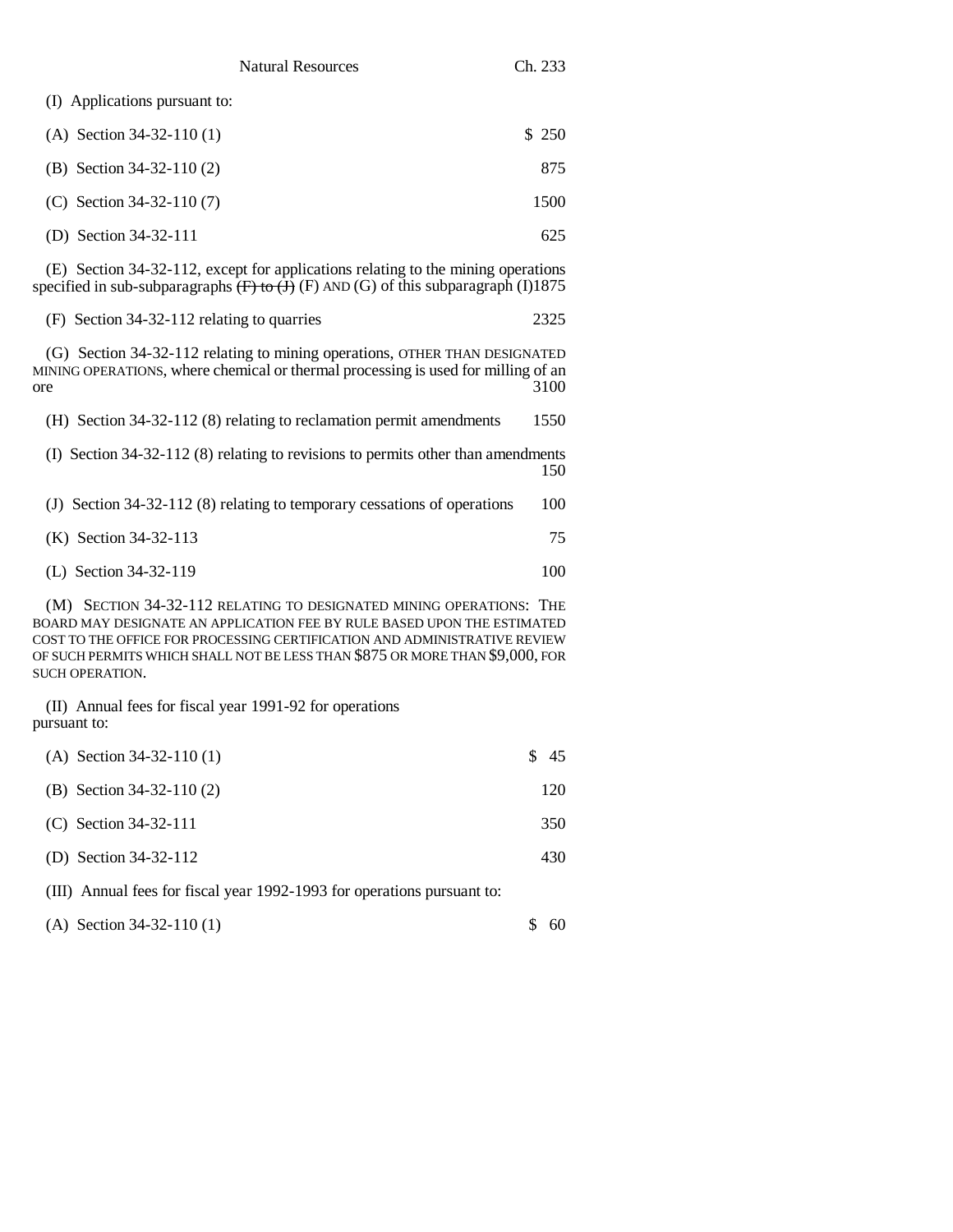|  | Ch. 233 | <b>Natural Resources</b> |
|--|---------|--------------------------|
|--|---------|--------------------------|

| (B) Section $34-32-110(2)$ | 175. |
|----------------------------|------|
| (C) Section 34-32-111      | 350  |
| (D) Section $34-32-112$    | 490  |

(IV) Annual fees for fiscal year 1993-94 and all subsequent years for operations pursuant to:

| (A) Section $34-32-110(1)$<br>(EXCLUDING DESIGNATED MINING OPERATIONS) | 75   |
|------------------------------------------------------------------------|------|
| (B) Section $34-32-110(2)$<br>(EXCLUDING DESIGNATED MINING OPERATIONS) | 225  |
| (C) Section $34-32-111$<br>(EXCLUDING DESIGNATED MINING OPERATIONS)    | 350  |
| (D) Section 34-32-112<br>(EXCLUDING DESIGNATED MINING OPERATIONS)      | 550  |
| (E) SECTION 34-32-112<br>(FOR DESIGNATED MINING OPERATIONS)            | 1000 |
| (F) SECTION 34-32-110<br>(FOR DESIGNATED MINING OPERATIONS)            | 450  |

(V) Fees to the public for services such as copying, computer printouts, compilation reports, or other services shall be the same as the cost to the office for providing such services.

(b) After July 1, 1993, the state auditor shall perform a financial and performance audit of the mined land reclamation office and the mined land reclamation board and such audit shall be completed and presented to the legislative audit committee by December 1, 1993.

(c) If an operator is a department, division, or agency of federal, state, county, or municipal government and submits a composite application and annual report, such operator may submit a composite fee therewith if such composite fee includes the requisite fee pursuant to this subsection (2) for each operation referenced in such operator's composite application and annual report.

**SECTION 17.** 34-21-101 (1) (m), Colorado Revised Statutes, 1984 Repl. Vol., as amended, is amended to read:

**34-21-101. Office of active and inactive mines - creation - duties.** (1) There is hereby created in the division of minerals and geology in the department of natural resources the office of active and inactive mines, the head of which shall be appointed by the director of the division. The office shall have the following duties:

(m) To perform such other duties as specified in articles 22 to 24 AND ARTICLE 32